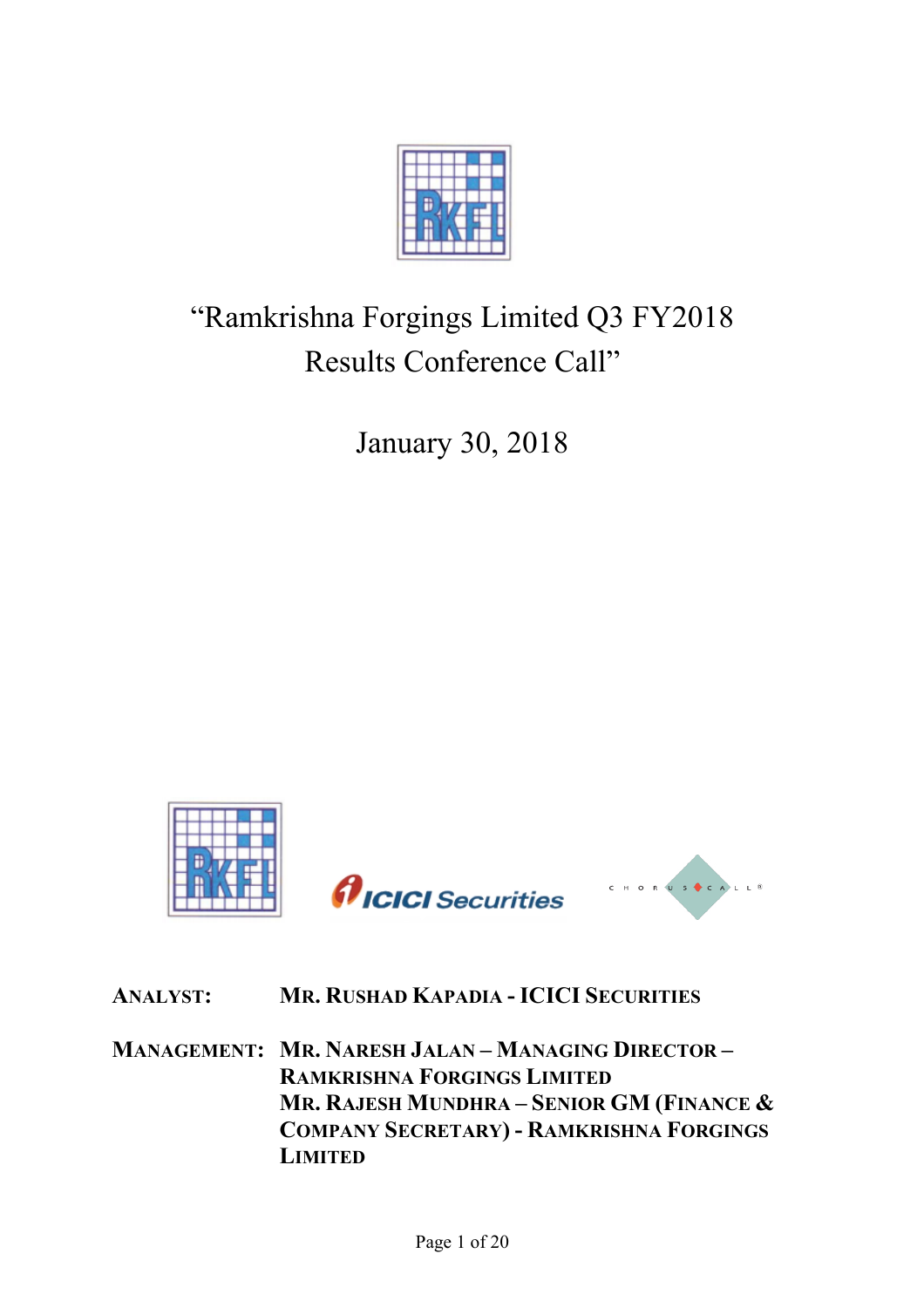

- **Moderator:** Ladies and gentlemen, good day and welcome to the Ramkrishna Forgings Limited Q3 FY2018 results conference call hosted by ICICI Securities Limited. As a reminder, all participant lines will be in the listen-only mode and there will be an opportunity for you to ask questions after the presentation concludes. In case you need assistance during the conference call, please signal an operator by pressing "\*" then "0" on your touchtone phone. Please note that this conference is being recorded. I now hand the conference over to Mr. Rushad Kapadia from ICICI Securities. Thank you and over to you Sir!
- **Rushad Kapadia:** Thank you. Good afternoon everyone and thank you for joining us today for the Ramkrishna Forgings earnings call. From the management side, we have Mr. Naresh Jalan, Managing Director and Mr. Rajesh Mundhra, Senior GM (Finance & Company Secretary). I would now like to handover the call to the management. Thank you and over to you Sir!

**Rajesh Mundhra:** Thank you Rushad. Thank you and good afternoon to everyone. We welcome you to the concall hosted by our company for the quarter and nine months ended December 31, 2017.

> We have achieved our domestic tonnage of 25749 tonnes for this quarter as against 15760 tonnes in the corresponding quarter. The domestic manufacturing realization had been around 12680 per tonne in this quarter as compared to 86475 in the corresponding quarter. We have achieved an export tonnage of 7358 tonnes for this quarter as against 4600 tonnes in the corresponding quarter.

> The export sales for this quarter have been Rs.108.09 Crores as compared to Rs.56.70 Crores in the corresponding quarter. The export realization has been 146900 per tonne in this quarter as against 120270 in the corresponding quarter. The export sales for the nine-month period have been Rs.301 Crores as compared to Rs.176 Crores in the corresponding period.

> We have achieved a total tonnage of 33107 tonnes in this quarter as compared to 20350 tonnes in the corresponding quarter. The total tonnage achieved by us for the nine months is 85855 tonnes as compared to 57036 tonnes in the corresponding period. The total net operational revenue for this quarter has been Rs.400 Crores the highest ever, ever by our company as compared to Rs.212 Crores in the corresponding quarter resulting in increase of around about 88%.

> The total net operational revenue for nine months has been Rs.991 Crores as compared to Rs.585 Crores in the corresponding quarter resulting in increase of 69%. We are delighted to inform you that we have already crossed the revenue that we have clocked for the full year last year. The company has achieved an EBITDA net of other income of Rs.77 Crores for this quarter as against Rs.40.58 Crores in the corresponding quarter resulting in increase of 90%.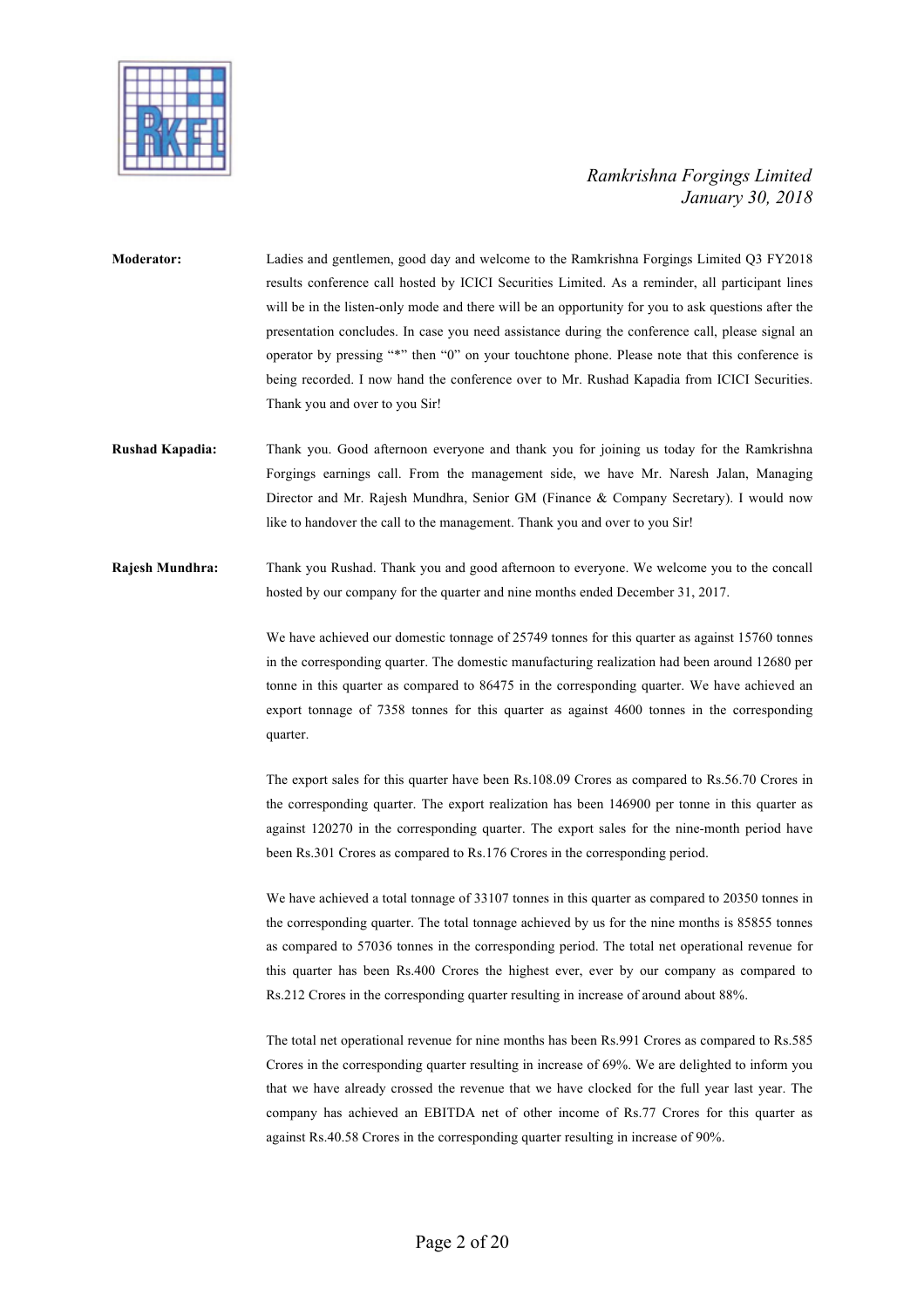

The EBITDA margins for the nine months have been Rs.193 Crores as compared to Rs.111 Crores in the corresponding quarter. The EBITDA margins for this quarter excluding other income have been 19.28 in this quarter as compared to 19.13 in the corresponding quarter. We have also uploaded the investor presentation where the requested sales have been provided to all the concerned.

We request the investors not to raise any customer specific queries during the concall. I am accompanied by Mr. Naresh Jalan our Managing Director on this concall today. Thank you for this and I handover the presentation to Mr. Rushad.

- **Moderator:** Thank you very much. Ladies and gentlemen, we will now begin the question and answer session. Ladies and gentlemen, we will wait for a moment while the question queue assembles. The first question is from the line of Nitesh Sharma from Phillip Capital. Please go ahead.
- **Nitesh Sharma:** Good afternoon everyone. Congratulations on a strong quarter. Sir to begin with on the volume side, we have consistent improvement both on the export and domestic market, so would you like to touch upon what would be the outlook for the next year, any guidance or any specific number you are looking at for FY2019?
- Naresh Jalan: No I think FY2019 we are yet to finalize our business plan. I think we are still stuck with FY2018, which is going to end in the month of March and 115000 tonnes we had guided for this full year and I think we will be doing better than what we had guided.
- **Nitesh Sharma:** Correct Sir and if the end-market momentum continues we might tend to achieve 150000 our nameplate capacity in FY2019 itself, so any plans to increase capacity or any debottlenecking plans? What could be our achievable production in FY2020 if the market momentum remains strong?
- **Naresh Jalan:** No I think as of now like in the last call we are already in the process of debottlenecking in terms of more utilization in our machining capacity and other ancillary capacities are nonrelated to only forging. Basically what we are looking right now is maximum utilization of the current installed capacities and as of now we have not yet summarized on our plans for capacity investment from here on. As and when we do that we will come back to our investors and inform them.
- **Nitesh Sharma:** Sure and Sir during the quarter we saw a sharp dip in the gross margins, so is it only because of lag in passing on the RM price pressure?
- **Naresh Jalan:** Yes. I think we have put up a detail in the presentation also that December 1, 2017, there was a sudden price increase of Rs.4000 per metric tonne, which had not been passed on, which had been passed on only in the month of January, so basically that one month time lag that is the effect, which is being shown in the gross margin.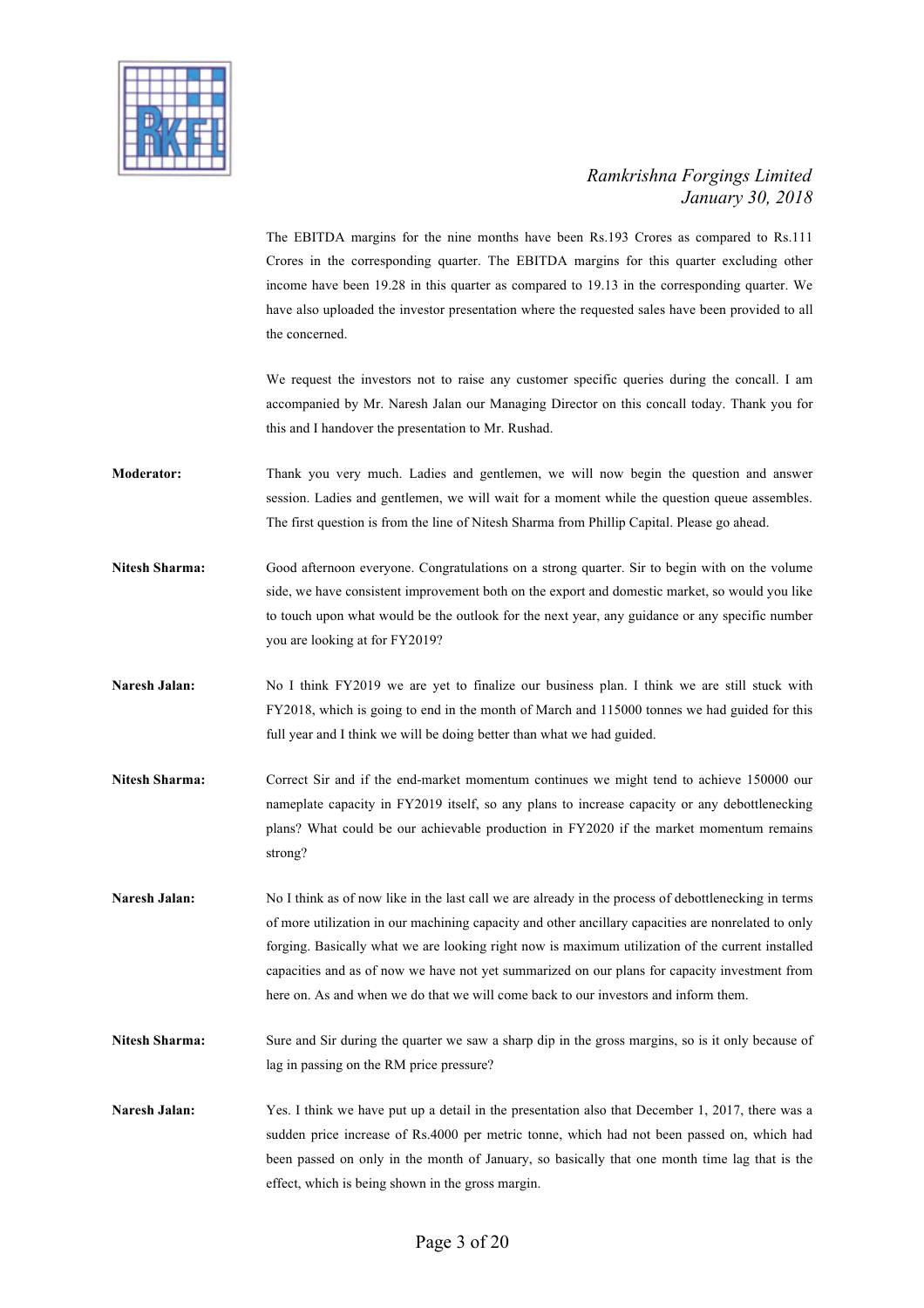

- **Rajesh Mundhra:** Well Nitesh basically the gross margins are functions of the raw material price. So that as our MD has specified that is just effecting on the account of that.
- **Nitesh Sharma:** Correct Sir and we have seen significant cost control both on employee cost level and other operating cost level, so is it sustainable what measures are we are taking for the same?
- Naresh Jalan: I think going forward also with the volume increase continuing, I think for the next couple of quarters, we will see the consistent drop in employee cost and other cost before it stabilizes.
- **Nitesh Sharma:** Sir what is the outlook we are getting from the domestic MSCV OEMs for Q4 and the next financial year?
- Naresh Jalan: I think the present robustness is going to continue for the whole year of the calendar year 2018 as of now both from exports as well as domestic market.
- Nitesh Sharma: Great Sir. Thank you. I will come back in the queue.
- **Moderator:** Thank you. The next question is from the line of Ajit Motwani from Bharti AXA Life Insurance. Please go ahead. Ajit Motwani your line unmated for questions. Please go ahead.
- **Ajit Motwani:** Good afternoon Sir. My question is on margins. The margins on a per tonne or a per kg basis has ranged at about Rs.22 for some of the quarters now despite the fact that the utilization from this large plant have ramped up very well? It is almost 70% now, so what has been the reason for such a stagnancy in margins though we were expecting that margins from Rs.22 will increase, but for the three quarters now it has not happened?
- **Naresh Jalan:** First of all this Rs.22 how do you get I am not...to that, but to be very, very clear, in the last two quarters, we have seen raw material price increase of close to around Rs.7 per metric tonne already and there is a time lag for getting this raw material increase. We are yet to get this Rs.4 price increase and till the steel prices if it is stagnant then only we will be able to see the growth in terms of margin because of time lag we are unable to build in the price increase until and unless we get it from the OEMs. So that basically gets into the margins as well as you have seen currency also has appreciated. The rupee has appreciated vis-à-vis the dollar, so in mid of the quarter we are unable to pass those forex increases also. We have to wait till the starting of the quarter to pass on the price increases.
- **Ajit Motwani:** So what was the dollar realization in December quarter versus September?
- **Naresh Jalan:** I think it is somewhere around Rs.63.80 paisa vis-à-vis 65.25 in the quarter September.
- **Ajit Motwani:** So this negotiation with the export OEMs that gets translated in the start of the quarter?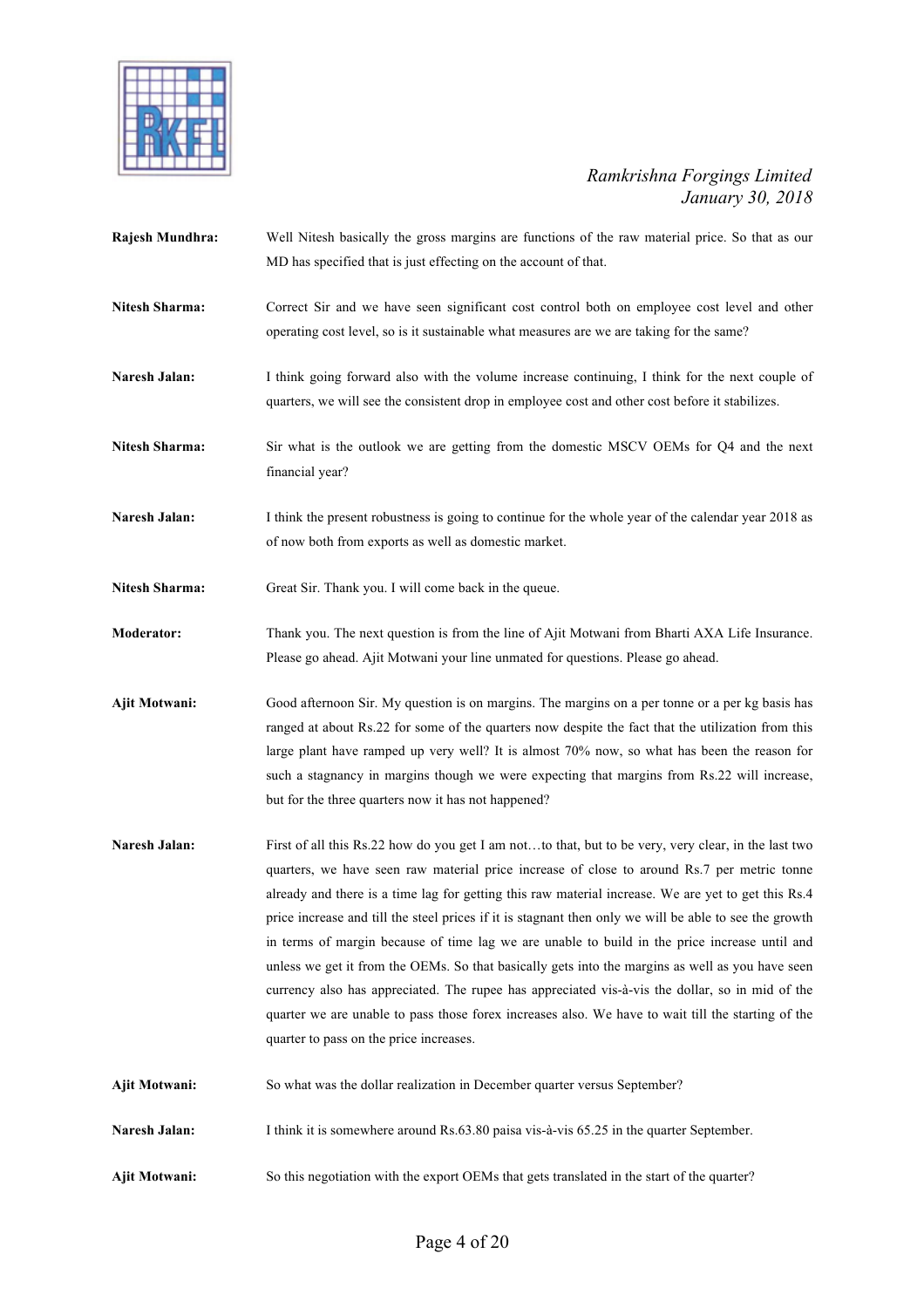

| Naresh Jalan: | Start of the quarter.                                                                                                                                                                                                                                                                                                                                                                                  |
|---------------|--------------------------------------------------------------------------------------------------------------------------------------------------------------------------------------------------------------------------------------------------------------------------------------------------------------------------------------------------------------------------------------------------------|
| Ajit Motwani: | So affective this quarter you will get the hike both for the raw material?                                                                                                                                                                                                                                                                                                                             |
| Naresh Jalan: | Raw material cost and forex.                                                                                                                                                                                                                                                                                                                                                                           |
| Ajit Motwani: | In terms of the new products you have been highlighting in your presentations for some time<br>now, so any development on non-auto?                                                                                                                                                                                                                                                                    |
| Naresh Jalan: | I think in the presentation we have spelt out our foray into oil and gas and we have started doing<br>considerably well in oil and gas. Last quarter we saw some large exports happening in terms of<br>oil and gas, but in terms of total tonnage, it may not be very large but in this quarter as well as the<br>calendar financial year FY2019, we will see large sum of activity from oil and gas. |
| Ajit Motwani: | What is the run rate of quarterly revenue from oil and gas now?                                                                                                                                                                                                                                                                                                                                        |
| Naresh Jalan: | As of now, it is not big, but this quarter onwards it will be close to around \$1.5 million to \$2<br>million and going forward next year are budgeting close to around \$8 million from oil and gas.                                                                                                                                                                                                  |
| Ajit Motwani: | On a full year basis next year?                                                                                                                                                                                                                                                                                                                                                                        |
| Naresh Jalan: | On a full year basis.                                                                                                                                                                                                                                                                                                                                                                                  |
| Ajit Motwani: | Which is basically \$2 million every quarter type of a numberand in terms of debt positions<br>how much debt currently?                                                                                                                                                                                                                                                                                |
| Naresh Jalan: | Rs.707 Crores as on December.                                                                                                                                                                                                                                                                                                                                                                          |
| Ajit Motwani: | This is net debt?                                                                                                                                                                                                                                                                                                                                                                                      |
| Naresh Jalan: | This is net debt because do not have cash in advice, this is the net debt.                                                                                                                                                                                                                                                                                                                             |
| Ajit Motwani: | What is our annual repayment schedule?                                                                                                                                                                                                                                                                                                                                                                 |
| Naresh Jalan: | Annual repayment schedule for the next financial year would be around Rs.93 Crores. We had<br>about Rs.86 Crores for this financial year.                                                                                                                                                                                                                                                              |
| Ajit Motwani: | So that Rs.86 Crores will be done and then another Rs.90 Crores you are saying will do next<br>year?                                                                                                                                                                                                                                                                                                   |
| Naresh Jalan: | Do it in FY2019. Rs.93 Crores FY2019.                                                                                                                                                                                                                                                                                                                                                                  |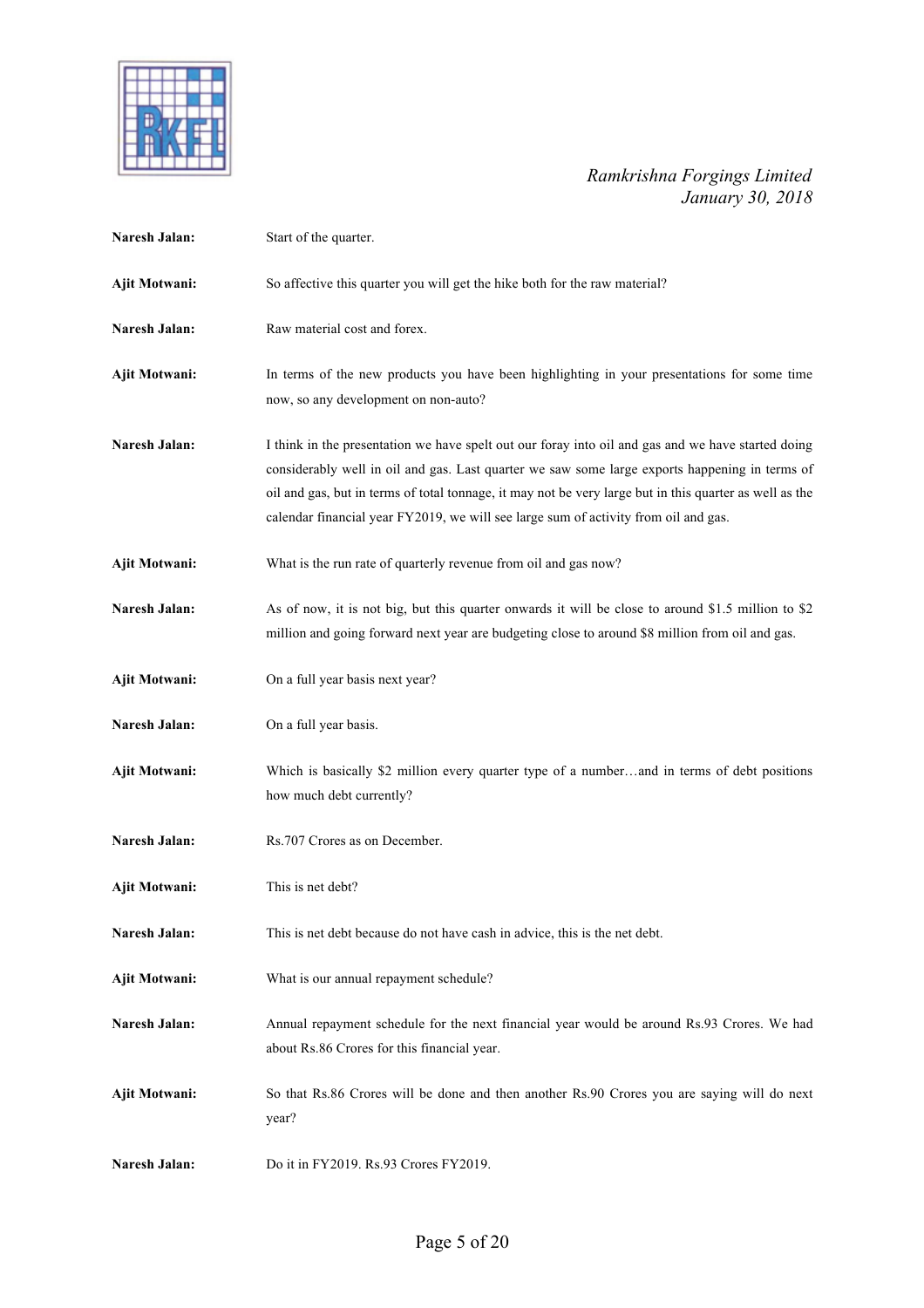

**Ajit Motwani:** One last question on the working capital. You had diluted that for your export clients basically bring down the debtor days, so is it on track now, over the last couple of quarters have they come down? Naresh Jalan: Yes the debtor days are coming down and in fact, we have finalized an agreement what we are saying for the export factoring and this will further help of reduce the debtor days. **Ajit Motwani:** What will be this time for export clients? **Naresh Jalan:** Export clients as of now we are having around about 160 to 180 days, which will reduce around about 110 to 120 days. **Ajit Motwani:** They will reduce you are saying? **Naresh Jalan:** Yes. **Ajit Motwani:** Thanks a lot Sir. That is it from my side. **Moderator:** Thank you. The next question is from the line of Sanjay Satpathy from Ampersand Capital. Please go ahead. **Sanjay Satpathy:** Thanks a lot for taking my question. Sir you were just explaining about the margin headwinds. Basically you are saying that consistently steel price is rising and there is a month odd delay in the compensation and similarly rupee is getting stronger, so that is also hurting and one can clearly see that despite all this you have been able to maintain margin primarily because your utilization, and assuming that this trend will continue what more leverage do you have to maintain or improve margin? Will machining mix be a big thing for Q4 or next year? Naresh Jalan: I think we are already in the process of debottlenecking and increasing our machining capacity with more utilization of sending customer ready-to-use products. That is the reason what you can see, per kg realization has drastically gone up last quarter vis-à-vis earlier quarters and going forward we tend to increase that further. Basically this will help us mitigating and continuing with a stable growth process both in terms of topline and bottomline. **Sanjay Satpathy:** Understood and Sir is there any scope of margin to improve because of all this or it will just maintain? **Rajesh Mundhra:** I think margins relatively if raw material prices are calm basically if it increases also we have to look at what is the substantial increase, which is going to happen and then we need to look at it.

That is the reason things have been more alarming for us.

As of now, both the quarters there has been sudden price increases, which has not been budgeted.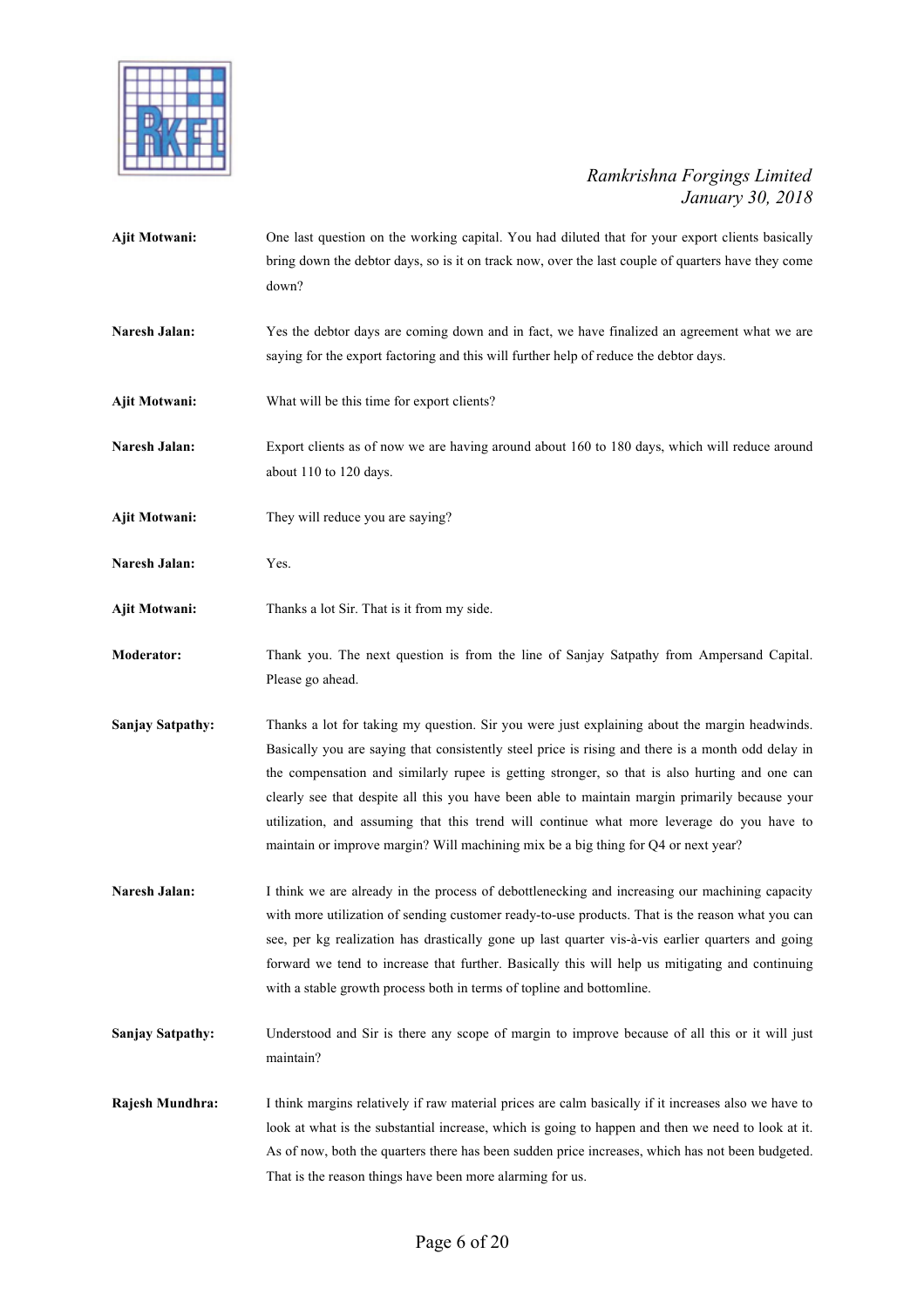

| <b>Sanjay Satpathy:</b> | As there been any price hike or any cost hike in January and when is it likely that you will?                                                                                                                                                               |
|-------------------------|-------------------------------------------------------------------------------------------------------------------------------------------------------------------------------------------------------------------------------------------------------------|
| Rajesh Mundhra:         | I think in the next three months we are not going to see any raw material price hike till the month<br>of March end. So obviously we feel that this quarter is going to be far more calm than previous<br>quarter in terms of raw material prices.          |
| <b>Sanjay Satpathy:</b> | Understood and Sir this Rs.4000 cost hike have you already got the compensation or you are<br>about to get?                                                                                                                                                 |
| Rajesh Mundhra:         | We have got from the month of January.                                                                                                                                                                                                                      |
| <b>Sanjay Satpathy:</b> | Thanks a lot.                                                                                                                                                                                                                                               |
| <b>Moderator:</b>       | Thank you. The next question is from the line of Shekhar Singh from Excelsior Capital. Please<br>go ahead.                                                                                                                                                  |
| <b>Shekhar Singh:</b>   | Sir I just wanted to know like what was the net debt number that you mentioned?                                                                                                                                                                             |
| Rajesh Mundhra:         | Rs.707 Crores.                                                                                                                                                                                                                                              |
| <b>Shekhar Singh:</b>   | Rs.707 Crores and what is the capex plan for the year?                                                                                                                                                                                                      |
| Rajesh Mundhra:         | The capex plan as we have already explained is around about Rs.80 Crores to Rs.85 Crores that<br>we had for these entire financial years, spent over two years.                                                                                             |
| <b>Shekhar Singh:</b>   | How much is it?                                                                                                                                                                                                                                             |
| Rajesh Mundhra:         | Rs.80 Crores to Rs.85 Crores that will be spent over two years.                                                                                                                                                                                             |
| <b>Shekhar Singh:</b>   | Post this capex like in terms of if you look at fully expanded capacities, so what capacity<br>utilization are you running right now?                                                                                                                       |
| Naresh Jalan:           | We are running at around 68% right now, but in terms of this capex I think the capacity<br>utilization in terms of forging will not improve. It is only basically value-add jobs will improve.<br>Basically realization per kg is going to improve further. |
| <b>Shekhar Singh:</b>   | Can you indicate how much can be the increase in terms of delta basically and not exactly in<br>terms of?                                                                                                                                                   |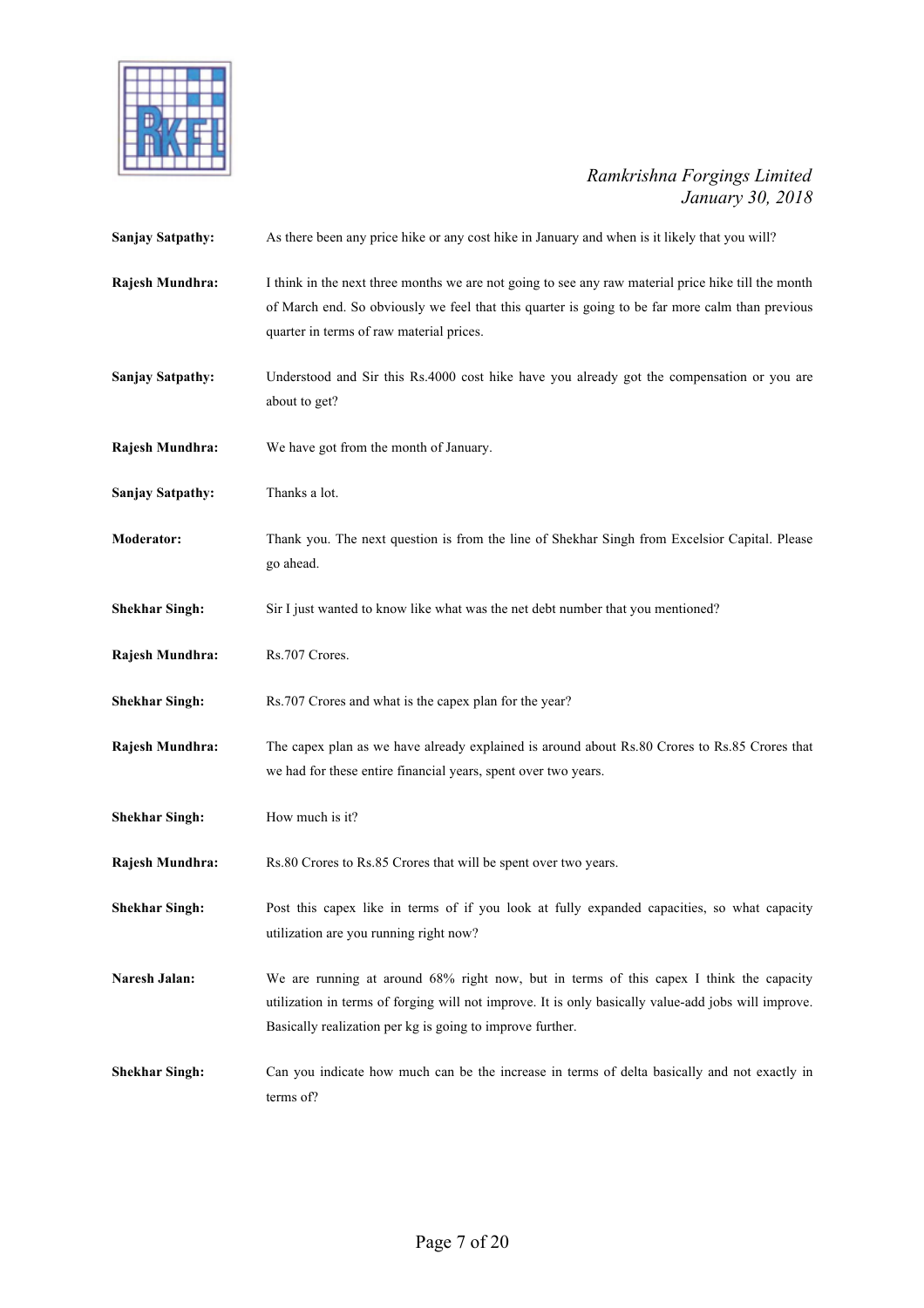

| Rajesh Mundhra:       | I think it is extremely difficult as of now. Right now if you see quarter-on-quarter there has been<br>a considerable increase in both exports and domestic realization. We expect this to continue in<br>terms of percentage.                                                                              |
|-----------------------|-------------------------------------------------------------------------------------------------------------------------------------------------------------------------------------------------------------------------------------------------------------------------------------------------------------|
| <b>Shekhar Singh:</b> | Perfect. Thanks a lot Sir.                                                                                                                                                                                                                                                                                  |
| Moderator:            | Thank you. We have the next question from the line of Mayur Milak from Indianivesh Securities.<br>Please go ahead.                                                                                                                                                                                          |
| <b>Mayur Milak:</b>   | So just wanted to understand what is your capacity utilization on the 12500 tonner?                                                                                                                                                                                                                         |
| Naresh Jalan:         | It is around 54%.                                                                                                                                                                                                                                                                                           |
| <b>Mayur Milak:</b>   | 54% and when we say that we are trying to do a foray into the oil and gas, would that really mean<br>that you will be using the more of the 12500 tonner or it is the lighter ones?                                                                                                                         |
| Naresh Jalan:         | It is the lighter ones.                                                                                                                                                                                                                                                                                     |
| <b>Mayur Milak:</b>   | So this 12500 tonner will still specifically go for the Class 8?                                                                                                                                                                                                                                            |
| Naresh Jalan:         | Not only Class 8, but for all commercial vehicles basically.                                                                                                                                                                                                                                                |
| <b>Mayur Milak:</b>   | You mentioned that you are looking at a capex of about Rs.80 Crores for the next year and a<br>repayment of about Rs.93 Crores?                                                                                                                                                                             |
| Naresh Jalan:         | No I think from Rs.85 Crores capex was both for FY2018 and FY2019. So the capacity is in<br>terms of machining and debottlenecking of the process.                                                                                                                                                          |
| <b>Mayur Milak:</b>   | Alright, so can I assume a 50:50 kind of break for this?                                                                                                                                                                                                                                                    |
| Naresh Jalan:         | Yes. Safely you can assume that.                                                                                                                                                                                                                                                                            |
| <b>Mayur Milak:</b>   | So just wanted to understand so we are looking at Rs.93 Crores of repayment and about Rs.50<br>Crores to Rs.40 Crores, Rs.45 Crores of capex for next year, so about Rs.130 Crores to Rs.140<br>Crores utilization is going to be through this and most of this will come from the operating cash<br>flows? |
| Naresh Jalan:         | Right.                                                                                                                                                                                                                                                                                                      |
| <b>Mayur Milak:</b>   | Alright I will come back for more.                                                                                                                                                                                                                                                                          |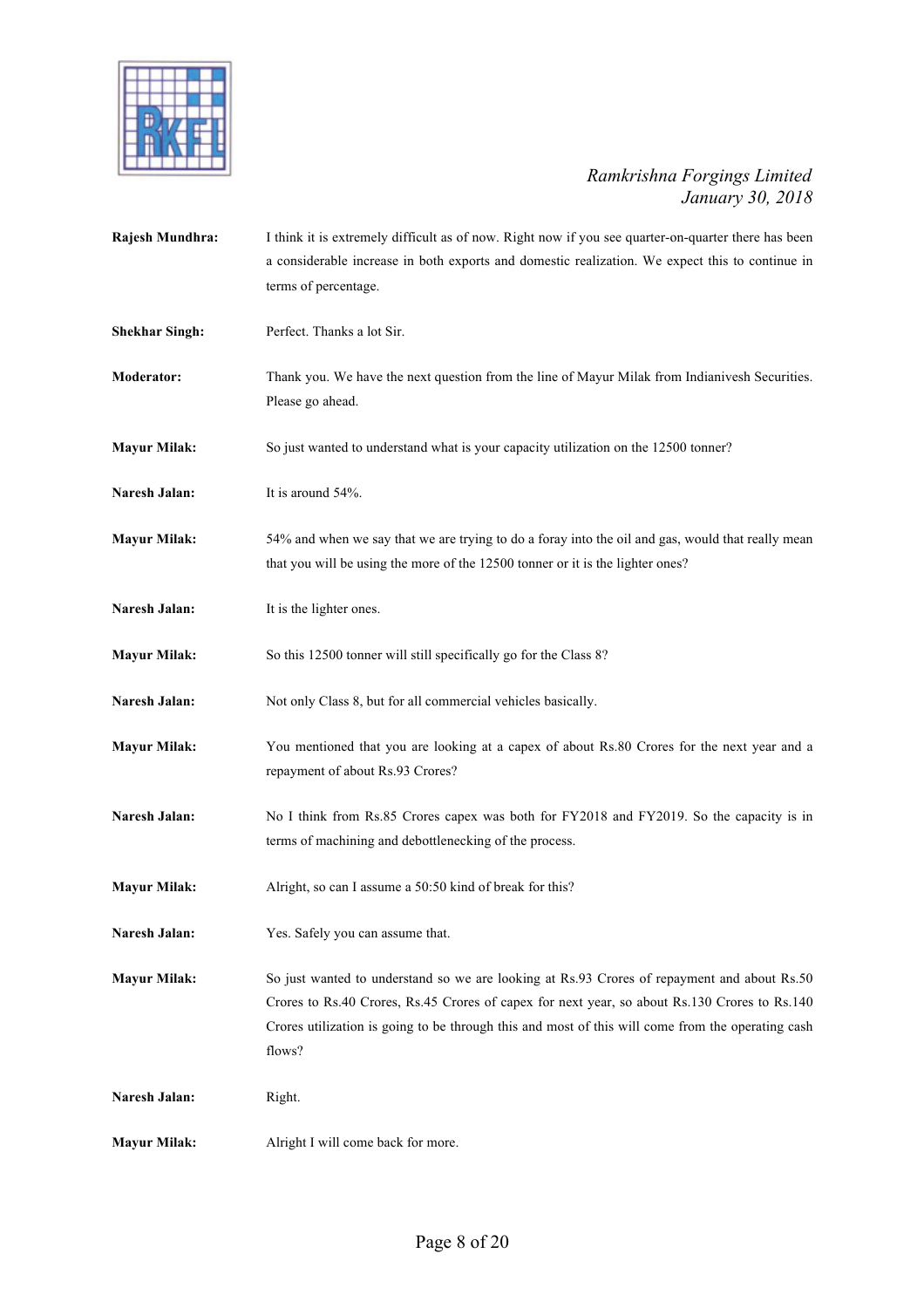

| Moderator:       | Thank you. The next question is from the line of Anupama Goswami from Stewart and<br>Mackertich. Please go ahead.                                                                                                                                                                                                                                                                                        |
|------------------|----------------------------------------------------------------------------------------------------------------------------------------------------------------------------------------------------------------------------------------------------------------------------------------------------------------------------------------------------------------------------------------------------------|
| Anupama Goswami: | Good afternoon Sir. First of all, I would like to know what is your sales on North America classic<br>trucks going for this current year maintenance?                                                                                                                                                                                                                                                    |
| Naresh Jalan:    | Can you be a little louder, we are not able to hear you?                                                                                                                                                                                                                                                                                                                                                 |
| Rajesh Mundra:   | Can you repeat your question and be little loud. I think we are unable to hear you.                                                                                                                                                                                                                                                                                                                      |
| Anupama Goswami: | I wanted to know if you can throw some light on the North American classic truck sales and how<br>it is going to be for the whole year?                                                                                                                                                                                                                                                                  |
| Naresh Jalan:    | I think we have already mentioned in the presentation classic trucks are going to be robust in this<br>year. In calendar year 2018, we expect the market to grow and as far as the data, which has been<br>released from the auto industry in North America, we are looking at volume of close to around<br>308000 vehicles for the full year vis-à-vis 270000 vehicles, which they have done this year. |
| Anupama Goswami: | Also can you give me some light on the weightage of revenue you are getting from the different<br>business verticals?                                                                                                                                                                                                                                                                                    |
| Naresh Jalan:    | What exactly you mean by this?                                                                                                                                                                                                                                                                                                                                                                           |
| Anupama Goswami: | Like from the CV and you said you have forayed into oil and gas as well and other like?                                                                                                                                                                                                                                                                                                                  |
| Naresh Jalan:    | I was very clear oil and gas we have not done any substantial revenue in the last quarter. We<br>expect to do good revenues in this quarter and continue with the revenues over the next year and<br>as of now 90% of our sales is through automotive sales and balance 10% is through railways,<br>mining industry, and different industries within India and abroad.                                   |
| Anupama Goswami: | Any more product mix that you are coming into and you are trying to venture into more markets?                                                                                                                                                                                                                                                                                                           |
| Rajesh Mundra:   | No we are right now trying to grow into the basically oil and gas and mining market in offshore<br>and we continue to be strong in the commercial vehicle market.                                                                                                                                                                                                                                        |
| Anupama Goswami: | All right Sir. Thank you. That is it.                                                                                                                                                                                                                                                                                                                                                                    |
| Moderator:       | Thank you. The next question is from the line of Nitesh Sharma from Phillip Capital. Please go<br>ahead.                                                                                                                                                                                                                                                                                                 |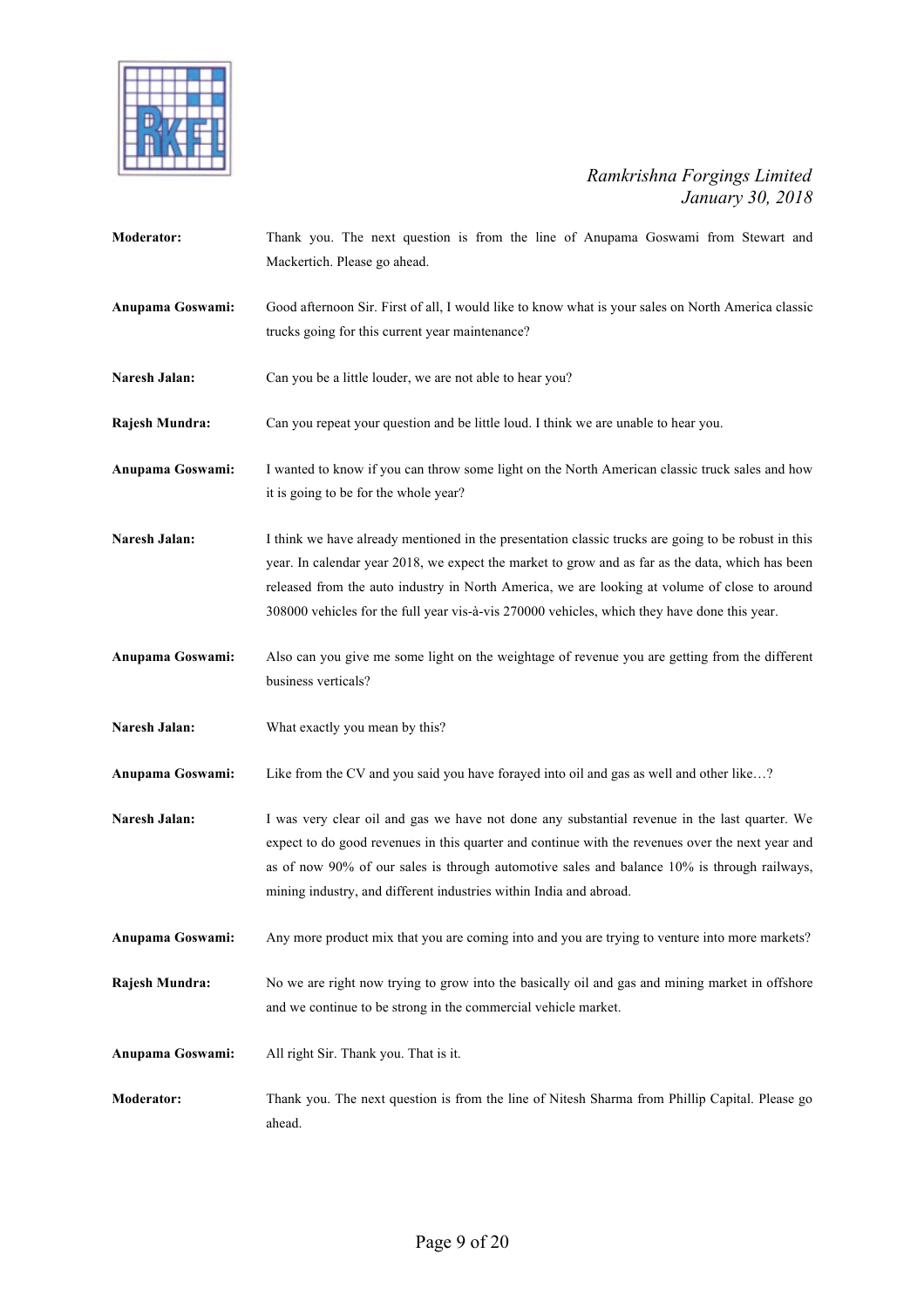

| <b>Nitesh Sharma:</b> | Does the Rs.4000 price hike take care of all the RM pressure during Q3 and whatever increases<br>on the RM, we would see in Q4 or do we require incremental hikes even?                                                                                                                                                                                            |
|-----------------------|--------------------------------------------------------------------------------------------------------------------------------------------------------------------------------------------------------------------------------------------------------------------------------------------------------------------------------------------------------------------|
| Naresh Jalan:         | No I think as of now Rs.4 takes care of the raw material price increases, which has happened till<br>Q3, we have had no raw material price increase in Q4 till now and we do not foresee any raw<br>material price increase going forward. If and at all it happens it has been to be a pass on again.                                                             |
| <b>Nitesh Sharma:</b> | Great Sir. Thank you.                                                                                                                                                                                                                                                                                                                                              |
| Moderator:            | Thank you. The next question is from the line of Amyn Pirani from Deutsche Bank. Please go<br>ahead.                                                                                                                                                                                                                                                               |
| Amyn Pirani:          | Good afternoon Sir. Thanks for the opportunity. I joined a bit late, so pardon me if I am repeating<br>some question. Sir my question was on the raw material only, so generally this pass through<br>formula does it always work with like a quarter lag, it is like a fixed methodology or does it vary<br>from customer-to-customer and geography-to-geography? |
| Naresh Jalan:         | No raw material prices are pass through in domestic market on one-month basis, one-month time<br>length and in exports three months' time length.                                                                                                                                                                                                                  |
| <b>Amyn Pirani:</b>   | So the lag that we have seen in the last two quarters is it mostly because your exports have also<br>started to grow significantly or is that the reason for that?                                                                                                                                                                                                 |
| Naresh Jalan:         | It is both domestic and exports, domestic also in the month of December the price hike that has<br>been passed on only in the month of January, so both, there is a time lag of four month.                                                                                                                                                                        |
| Amyn Pirani:          | What would be your capacity utilization right now broadly and what kind of capex are you<br>looking at for fiscal 2019 and 2020?                                                                                                                                                                                                                                   |
| Rajesh Mundra:        | The capacity utilization for the press plant is about 68% for this quarter and as we have said in<br>the call earlier is that the total capex that we are looking is for about Rs.85 Crores for this<br>FY2018-2019 together.                                                                                                                                      |
| <b>Amyn Pirani:</b>   | This is mostly maintenance capex or is it or are you adding some?                                                                                                                                                                                                                                                                                                  |
| Naresh Jalan:         | It is part of a maintenance capex basically more of addition of machining capabilities we are<br>having as of now, so we will be adding more of a machining facility with this capex, so that is we<br>can have more value-added products and have more machine products as stated.                                                                                |
| <b>Amyn Pirani:</b>   | Okay Sir. Thanks for the opportunity. I will come back in the queue.                                                                                                                                                                                                                                                                                               |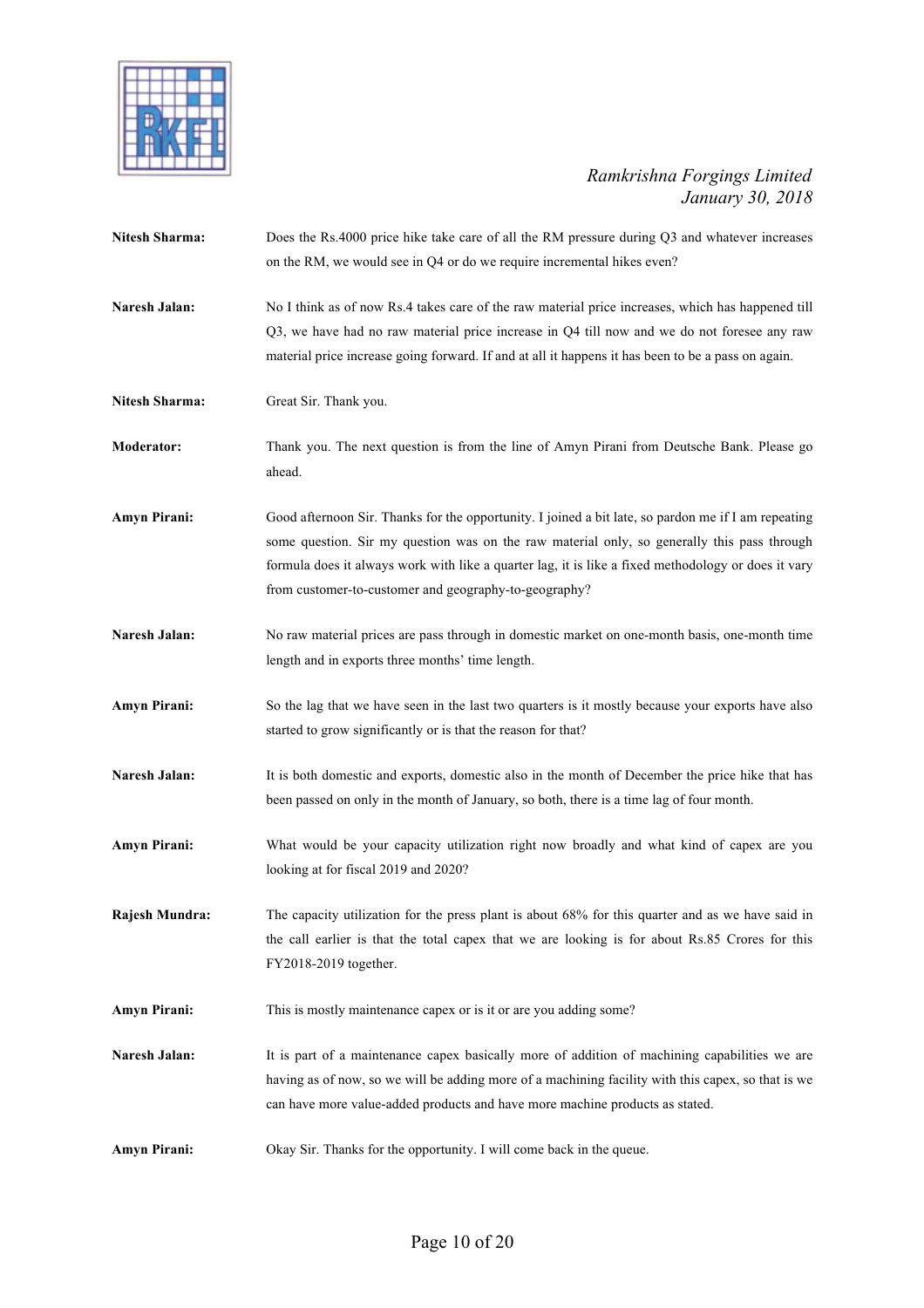

| <b>Moderator:</b>    | Thank you. The next question is from the line of Sagar Parekh from Deep Finance. Please go<br>ahead.                                                                                                                                                                                                          |
|----------------------|---------------------------------------------------------------------------------------------------------------------------------------------------------------------------------------------------------------------------------------------------------------------------------------------------------------|
| <b>Sagar Parekh:</b> | What would be your machining mix for the nine-month of 2018 and going forward what is our<br>target?                                                                                                                                                                                                          |
| Naresh Jalan:        | Machining mix it varies from plant to plant Sagar, actually we have like plant one is only<br>forgings, so it is extremely difficult to get in terms of what is the exact total tonnage in terms of<br>mix of machining as of today.                                                                          |
| <b>Sagar Parekh:</b> | But on a ballpark number?                                                                                                                                                                                                                                                                                     |
| Naresh Jalan:        | Ballpark number close to around 60% in machining and 40% is forging supply and with the new<br>capacity addition, which we are doing in terms of our capex in coming two years in terms of<br>adding machining, we should be adding at least 10% to 15% in terms of volume addition in terms<br>of machining. |
| <b>Sagar Parekh:</b> | 10% to 15% volume addition, so that would be possibly lead to some net sales realization going<br>upwards, so what canso like if I take your nine months number for?                                                                                                                                          |
| <b>Naresh Jalan:</b> | No I think it is good to assume the last quarter number of 1,46,000 in terms of exports and I think<br>1,08,000 in terms of domestic.                                                                                                                                                                         |
| <b>Sagar Parekh:</b> | So this should be the sustainable number going forward?                                                                                                                                                                                                                                                       |
| Naresh Jalan:        | I think this is going to be further improved in terms of after addition of machine; this realization<br>per kg is going to go up in both exports and domestic market.                                                                                                                                         |
| <b>Sagar Parekh:</b> | So what can we assume for FY2019 and FY2020?                                                                                                                                                                                                                                                                  |
| Naresh Jalan:        | FY2020 is too far away, I think FY2019 we should assume that at least close to around 10%<br>jump from here on, 10% to 15% jump from here on.                                                                                                                                                                 |
| <b>Sagar Parekh:</b> | Fair enough. Thank you. That is it from my side.                                                                                                                                                                                                                                                              |
| Moderator:           | Thank you. The next question is from the line of Jay Kale from Elara Capital. Please go ahead.                                                                                                                                                                                                                |
| <b>Jay Kale:</b>     | Thanks for taking my question. Sir just one question in this machining mix improvement build<br>also entails some machining capacity for crankshafts as well or it would be no crankshafts?                                                                                                                   |
| Naresh Jalan:        | No I think we are not adding any Crankshaft machines.                                                                                                                                                                                                                                                         |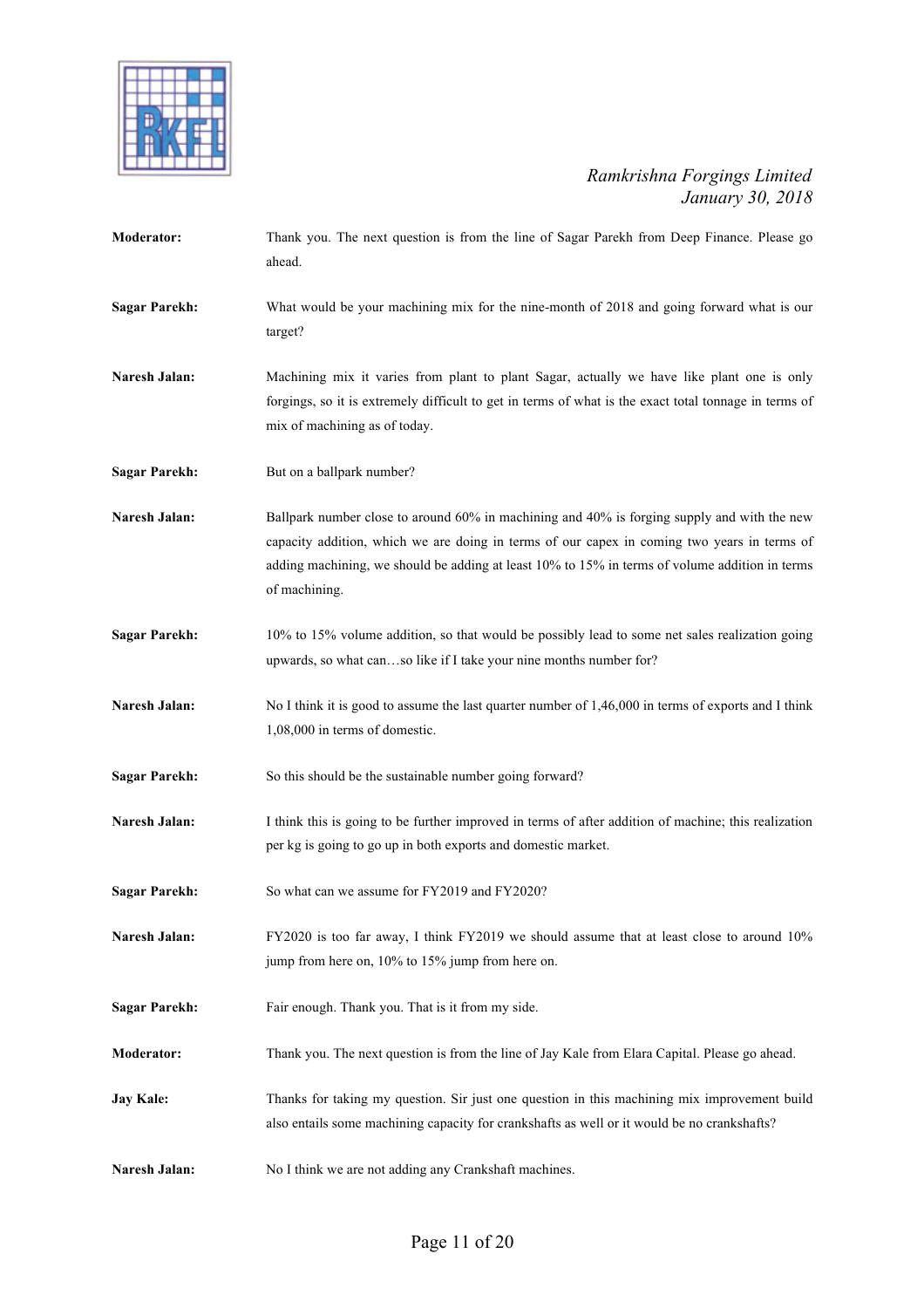

| <b>Jay Kale:</b>     | It is front axle and other products?                                                                                                                                                                                                                                                                          |
|----------------------|---------------------------------------------------------------------------------------------------------------------------------------------------------------------------------------------------------------------------------------------------------------------------------------------------------------|
| Naresh Jalan:        | We continue to be strong on the front axle and rear axle and we continue to expand in rear axle<br>and front axles.                                                                                                                                                                                           |
| <b>Jay Kale:</b>     | Okay great. Thank you. That is all from my side.                                                                                                                                                                                                                                                              |
| Moderator:           | Thank you. We have the next question from the line of Mayur Milak from India Nivesh<br>Securities. Please go ahead.                                                                                                                                                                                           |
| <b>Mayur Milak:</b>  | Wanted to understand, should we look at higher growth than the anticipated growth in Class 8<br>meaning are we looking at an improved market share in this year?                                                                                                                                              |
| Naresh Jalan:        | Yes we are obviously looking at increased market share because of 12,500 tonne products all<br>have been approved by our current customers and we are expecting large shipments to happen<br>from this quarter onwards.                                                                                       |
| <b>Mayur Milak:</b>  | Great and on the oil and gas would it be fair to assume that your realizations would be much<br>higher than the current auto realization that you made from the lighter press machines.                                                                                                                       |
| Naresh Jalan:        | Yes obviously.                                                                                                                                                                                                                                                                                                |
| <b>Mayur Milak:</b>  | Thanks.                                                                                                                                                                                                                                                                                                       |
| Moderator:           | Thank you. We have the next question is from the line of Ajit Motwani from Bharti AXA Life<br>Insurance. Please go ahead.                                                                                                                                                                                     |
| <b>Ajit Motwani:</b> | If I look at your increase in realization year-on-year December quarter over last December it is<br>about Rs.24, Rs.25 for exports and just about Rs.18, Rs.19 on the domestic side, so is it that the<br>mix in the export is better YOY or is it just difference of timing on the pass through of the cost? |
| Naresh Jalan:        | No actually both in terms of product mix has changed and more machining has been added to the<br>capacity in both domestic and export, as well as in export some little bit of oil and gas has started<br>coming in.                                                                                          |
| Ajit Motwani:        | Okay so basically export has a benefit of that oil and gas, but domestic you are saying it is just<br>the fact that higher machining has contributed to this?                                                                                                                                                 |
| Naresh Jalan:        | Yes.                                                                                                                                                                                                                                                                                                          |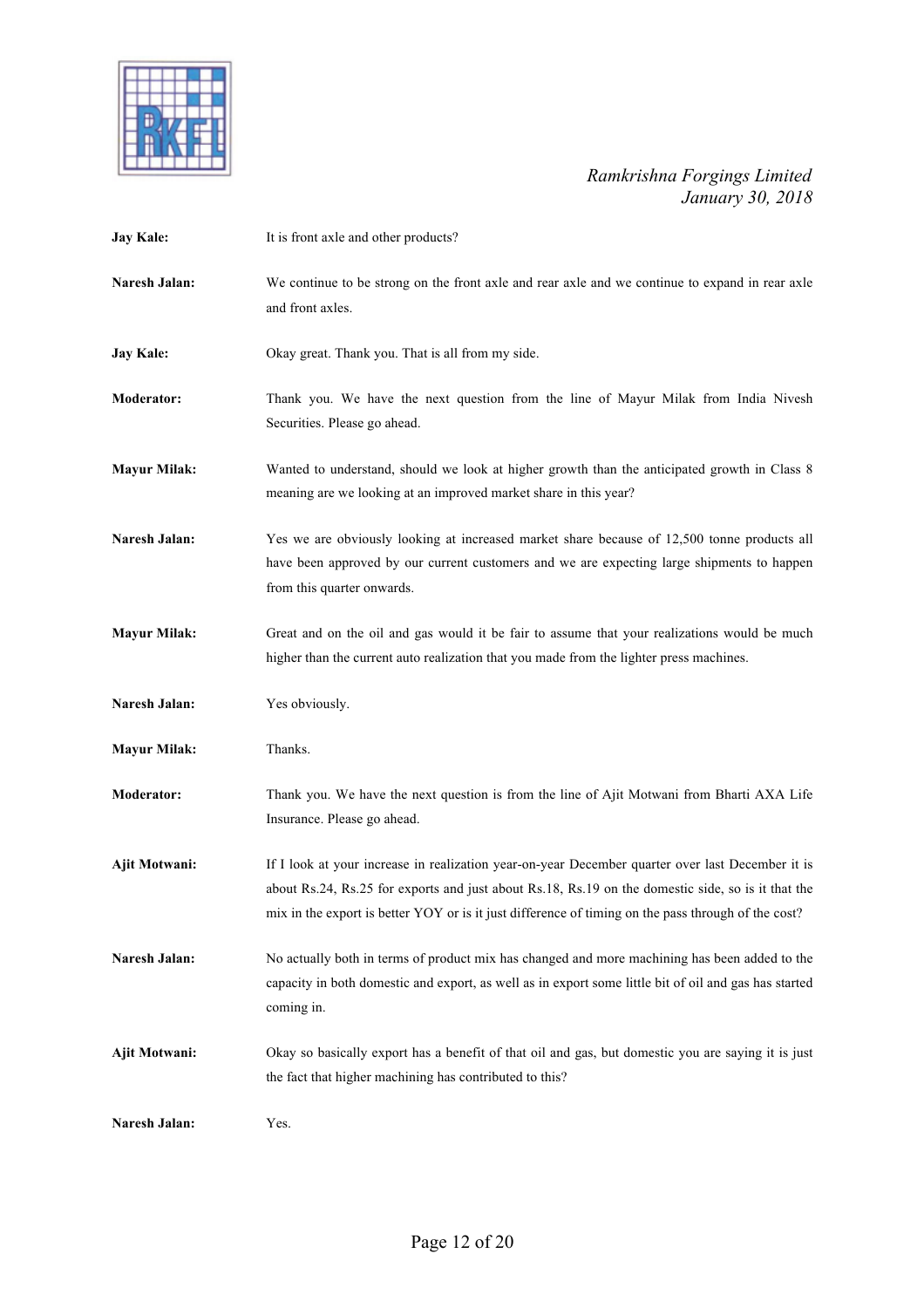

| Ajit Motwani:        | So from the end of this quarter you are saying broadly your realization should improve Rs.4 as<br>the pass through happens completely in the March quarter right?                                                                                                                                    |
|----------------------|------------------------------------------------------------------------------------------------------------------------------------------------------------------------------------------------------------------------------------------------------------------------------------------------------|
| Naresh Jalan:        | Yes.                                                                                                                                                                                                                                                                                                 |
| Ajit Motwani:        | This is alluded to the fact that exports take three month for a pass on since the price increase on<br>steel alloy was in December, so would that mean that the export realization will jump actually in<br>$Q1$ and not in $Q4$ ?                                                                   |
| Naresh Jalan:        | No I think you have read me wrong, I have told that every quarter it changes, whether it happens<br>in the month of December or in the November, January 1 takes the effect of that.                                                                                                                 |
| Ajit Motwani:        | At start of the quarter, so both the realization should?                                                                                                                                                                                                                                             |
| Naresh Jalan:        | Start of the quarter, yes.                                                                                                                                                                                                                                                                           |
| <b>Ajit Motwani:</b> | Both the realization should improve Rs.4.                                                                                                                                                                                                                                                            |
| Naresh Jalan:        | Yes that is calculatable, but as of now we have been able to pass on the Rs.4 price hike from<br>January 1, 2018.                                                                                                                                                                                    |
| Ajit Motwani:        | And since you also said that other costs are constant in fact they might actually come down on<br>the operating level?                                                                                                                                                                               |
| Naresh Jalan:        | Yes as the operating leverages improve, other costs as you have seen in the past quarters it has<br>shown a downward trend, it will continue to show downward trend with the utilization of<br>capacity.                                                                                             |
| Ajit Motwani:        | In fact you have benefited significantly from the operating leverage, but it is just that the gross<br>margins are not improving, so now you are saying from here on we should see this Rs.4 uptake in<br>gross margins in the quarter?                                                              |
| Naresh Jalan:        | Yes if raw material prices remain constant in this quarter what we presume right now is the raw<br>material prices and we do not have any indications also of any raw material increase in this<br>quarter, so preferably or assumably, we can say that we should see much better quarter this year. |
| <b>Ajit Motwani:</b> | And you are saying from FY2019 onwards you should see 10% to 15% improvement in<br>realizations year-on-year on a whole year basis?                                                                                                                                                                  |
| Naresh Jalan:        | On the whole year basis basically with the addition of new machining capacity which is being<br>augmented.                                                                                                                                                                                           |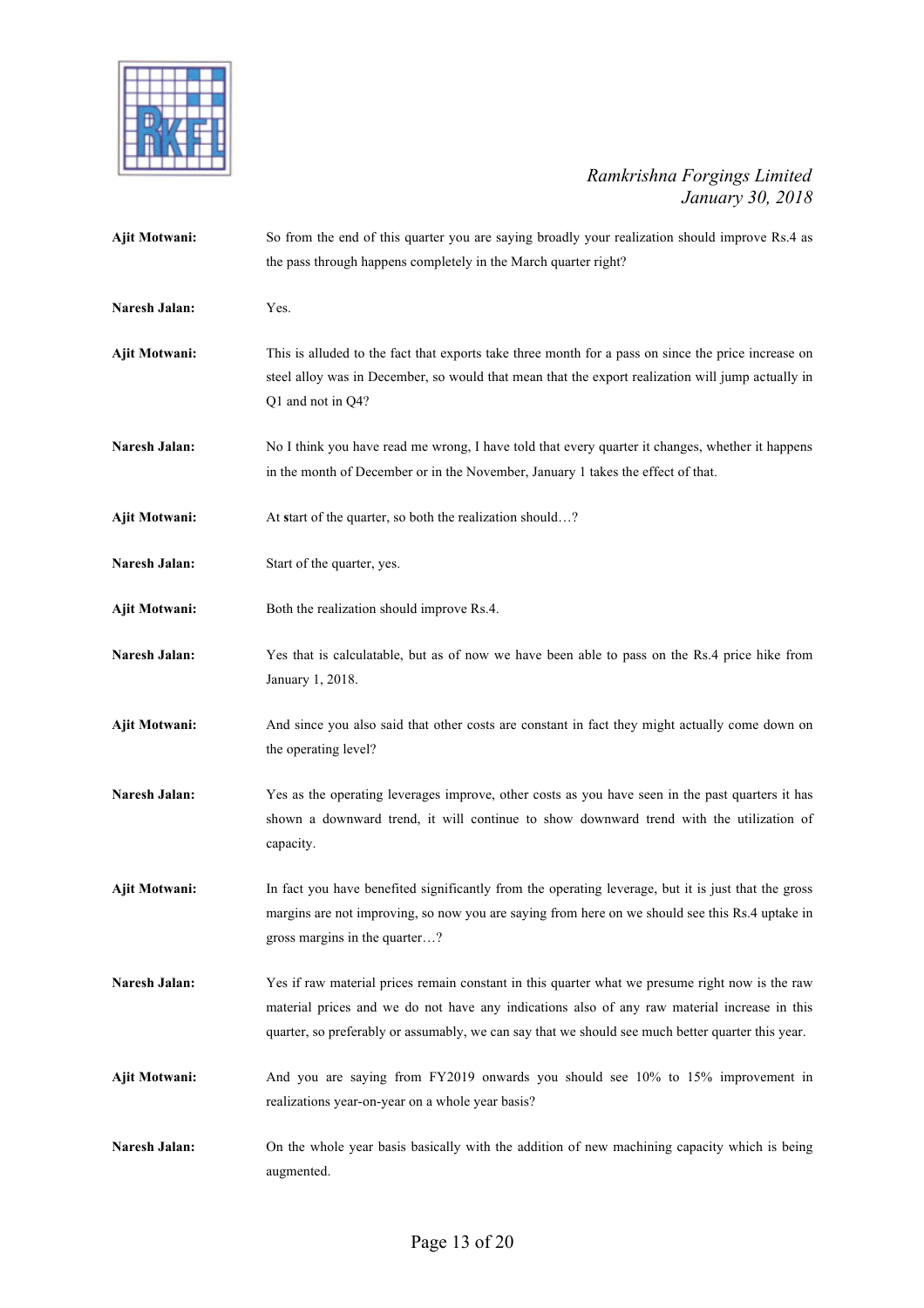

| Ajit Motwani:      | One last question on the railway side you had indicated at the start of the year some newer order     |
|--------------------|-------------------------------------------------------------------------------------------------------|
|                    | that you are likely to?                                                                               |
|                    |                                                                                                       |
| Naresh Jalan:      | Yes, we have already started getting approvals for this components for German coaches with            |
|                    | MLGP coaches which has been launched by Indian railways, so probably now next year we will            |
|                    | be able to see the full utilization of this components.                                               |
| Ajit Motwani:      | Okay and on the full year volume guidance should we now expect to touch 120 because?                  |
| Naresh Jalan:      | I think we will cross 115, it may be 120, it may be 122, but exactly to put a number to its           |
|                    | difficult, but yes we will do much better than about 115,000.                                         |
| Ajit Motwani:      | Okay and for next year?                                                                               |
| Naresh Jalan:      | Next year, it is still business plan is yet to be freeze, I think we will be getting back to the      |
|                    | investor in some time.                                                                                |
| Ajit Motwani:      | But in the sense can we at least assumed the fact that since the initial estimate?                    |
| Rajesh Mundra:     | I think you will be able to – this four-quarter will reflect on the full year results next year.      |
| Ajit Motwani:      | No in the sense what my question here is that since there are indications of $20\% - 25\%$ growth in  |
|                    | the classic trucks on the North American side at least you will be able to grow that much on the      |
|                    | export sides?                                                                                         |
| Naresh Jalan:      | I will not able to put a number to it but I think vis-à-vis the industry the OEM industry growing,    |
|                    | we will do considerablyfourth quarter numbers will reflect on the full year results of FY2019         |
|                    | in terms of total processed tonnage.                                                                  |
| Ajit Motwani:      | You are saying whatever you do in fourth quarter?                                                     |
| Naresh Jalan:      | Whatever we do in the fourth quarter I think that will be basically set the ball rolling for the full |
|                    | year for next year.                                                                                   |
| Ajit Motwani:      | Got it. Thanks a lot Sir and best of luck.                                                            |
| <b>Moderator:</b>  | Thank you. The next question is from the line of Miten Vora from BNP Paribas. Please go ahead.        |
| <b>Miten Vora:</b> | Hi Sir. Just wanted one update. Any outlook on the railway business for us going?                     |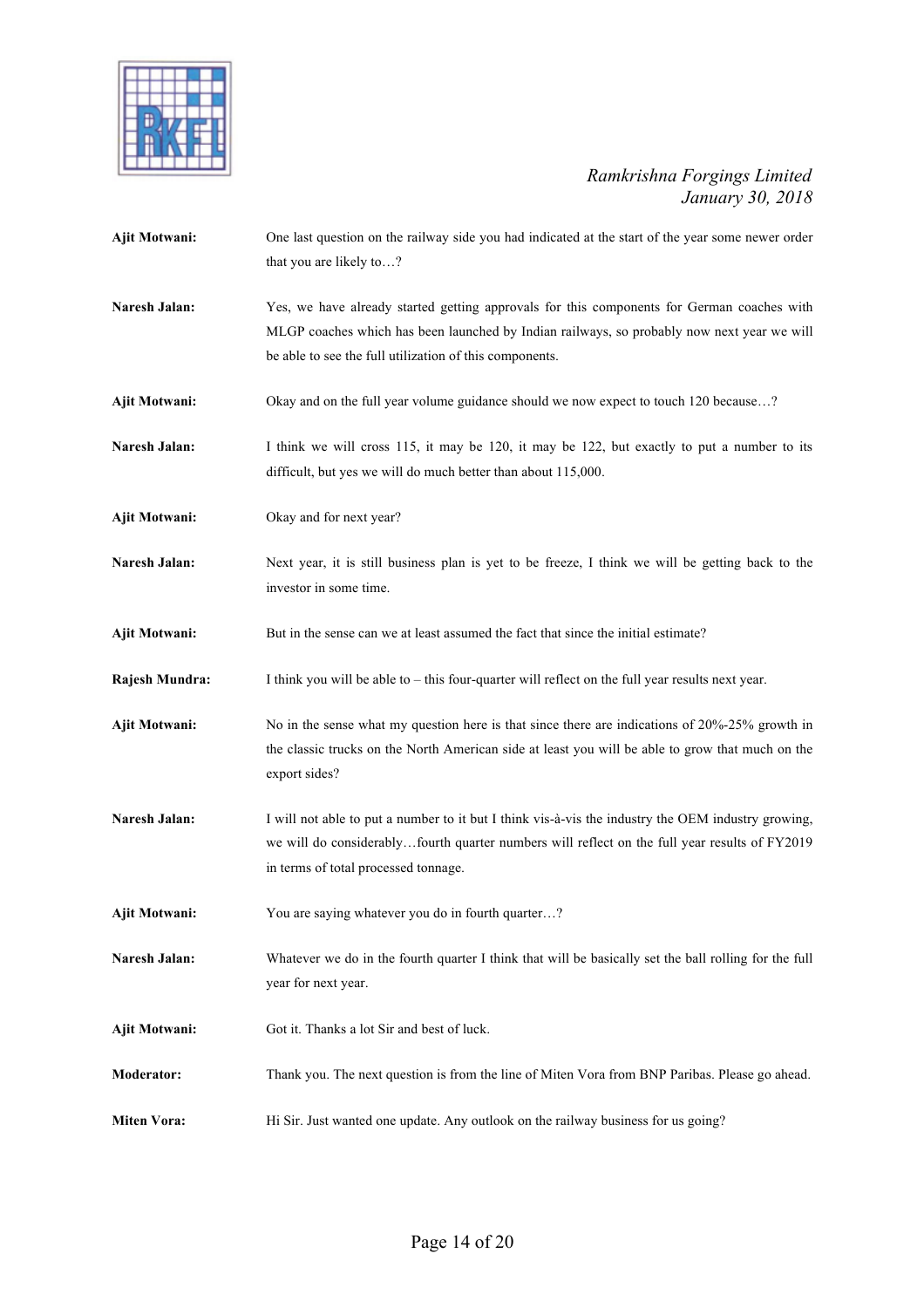

| Naresh Jalan:           | I think the railway business was improved us and we have got good visibility for the next year in<br>terms of getting new orders for the new coaches and that will show in the results of FY2019<br>results.                          |
|-------------------------|---------------------------------------------------------------------------------------------------------------------------------------------------------------------------------------------------------------------------------------|
| <b>Miten Vora:</b>      | Okay and can you quantify what will be the revenues for these nine months for railway business<br>for us?                                                                                                                             |
| Naresh Jalan:           | For nine months, which has passed what has been railway, I think Rajesh will able to tell you.                                                                                                                                        |
| Rajesh Mundhra:         | I think it has gone about Rs.27 Crores to Rs.28 Crores.                                                                                                                                                                               |
| <b>Miten Vora:</b>      | Okay. Thank you Sir.                                                                                                                                                                                                                  |
| Moderator:              | Thank you. The next question is from the line of Dhiral Shah from Asit C Mehta. Please go<br>ahead.                                                                                                                                   |
| <b>Dhiral Shah:</b>     | Good afternoon Sir. Congratulations for the good set of numbers. Sir as you have now forayed<br>into oil and gas sector, will you expect the considerable growth in FY2019, so what kind of<br>growth do you expect from this sector? |
| Naresh Jalan:           | I have put a number to it already we are expecting closed to around 8 million dollar business next<br>year from oil and gas.                                                                                                          |
| <b>Dhiral Shah:</b>     | 8 million dollar business?                                                                                                                                                                                                            |
| Naresh Jalan:           | Yes.                                                                                                                                                                                                                                  |
| <b>Dhiral Shah:</b>     | Okay and margins of sale in this business as in auto?                                                                                                                                                                                 |
| Naresh Jalan:           | Better than auto business.                                                                                                                                                                                                            |
| <b>Dhiral Shah:</b>     | Better than auto business, okay. Thank you. That is it from my side.                                                                                                                                                                  |
| Moderator:              | Thank you. The next question is from the line of Sanjay Satpathy from Ampersand Capital.<br>Please go ahead.                                                                                                                          |
| <b>Sanjay Satpathy:</b> | Yes Sir, I could not understand what you are explaining that how much your machining<br>percentage will go up by in FY2019?                                                                                                           |
| Rajesh Mundhra:         | No, I just to put a ballpark number to it. We have told that it is going to be 10%-15% in terms of<br>machining in the next year.                                                                                                     |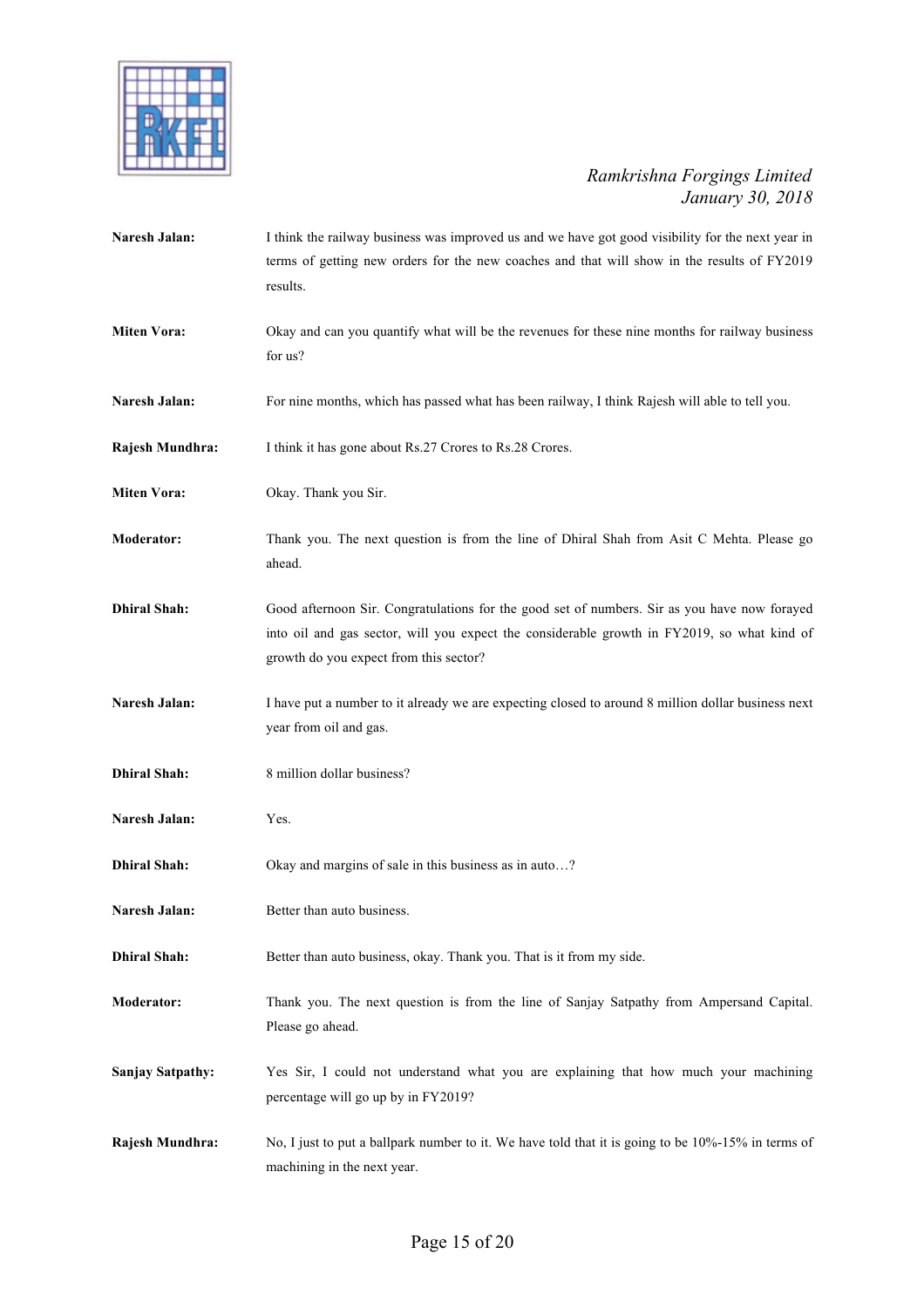

| <b>Sanjay Satpathy:</b> | Okay, so which is like 60% now probably will go to something at 70-75?                                                                                                                                                                                                                                                                                                                                                                                  |
|-------------------------|---------------------------------------------------------------------------------------------------------------------------------------------------------------------------------------------------------------------------------------------------------------------------------------------------------------------------------------------------------------------------------------------------------------------------------------------------------|
| Rajesh Mundhra:         | I think I do not have the exact figure like I have explained in the call also, but to just put a<br>number to it, it is going to be closed to 60% right now and it is going to increase by 10% to 15%.                                                                                                                                                                                                                                                  |
| <b>Sanjay Satpathy:</b> | And you also mentioned something that it will also lead to meaningful increase in your average<br>realization because machining are higher in terms of realization, can you just give us like how<br>much is the realization difference between machine and non-machine components?                                                                                                                                                                     |
| Naresh Jalan:           | I think that figure is extremely difficult for us to give you.                                                                                                                                                                                                                                                                                                                                                                                          |
| <b>Sanjay Satpathy:</b> | And lastly Sir just wanted to check with you I mean considering that the big change that is going<br>to happen next year is essentially towards machining and towards oil and gas, so does not that<br>mean that your gross margins would improve meaningfully?                                                                                                                                                                                         |
| Naresh Jalan:           | We are already in the process of improvement of gross margin, but to put a number to it or to<br>meaningful what does meaningful mean we do not understand, we continue to do business and<br>we have been able to retain the margins with all the headwinds of forex as well as with the raw<br>material price cross pressure, we will continue to work towards better margins and better<br>realization going forward that is the aim of the company. |
| <b>Sanjay Satpathy:</b> | I understood. So the essentially when we talking about all these things were essentially<br>comparing it with largest forgings company of India, so there remains a fairly big gap so we are<br>trying to see how quickly you will close in on that gap.                                                                                                                                                                                                |
| Naresh Jalan:           | No I think we do not compare ourselves with anybody, we compare ourselves with our own<br>standards of manufacturing and we continue to work on cost in terms of our own process and<br>other things and we are trying to better off our own standards, which we have set internally and<br>continued to grow on those standards.                                                                                                                       |
| <b>Sanjay Satpathy:</b> | Thanks a lot Sir and all the best.                                                                                                                                                                                                                                                                                                                                                                                                                      |
| Moderator:              | Thank you. We have a followup question from the line of Anupama Goswami from Stewart and<br>Mackertich. Please go ahead.                                                                                                                                                                                                                                                                                                                                |
| Anupama Goswami:        | Yes Sir. I wanted know what you think your market share in the North American market and any<br>foreign acquisition or any kind of domestic acquisition also going ahead?                                                                                                                                                                                                                                                                               |
| Naresh Jalan:           | To put a number to what is kind of market share in the North America is extremely difficult but<br>to be on the broader side, whatever customers we are with right now in North America right now,<br>we are closer to 70% of the share of business with those customers and in terms of acquisitions as                                                                                                                                                |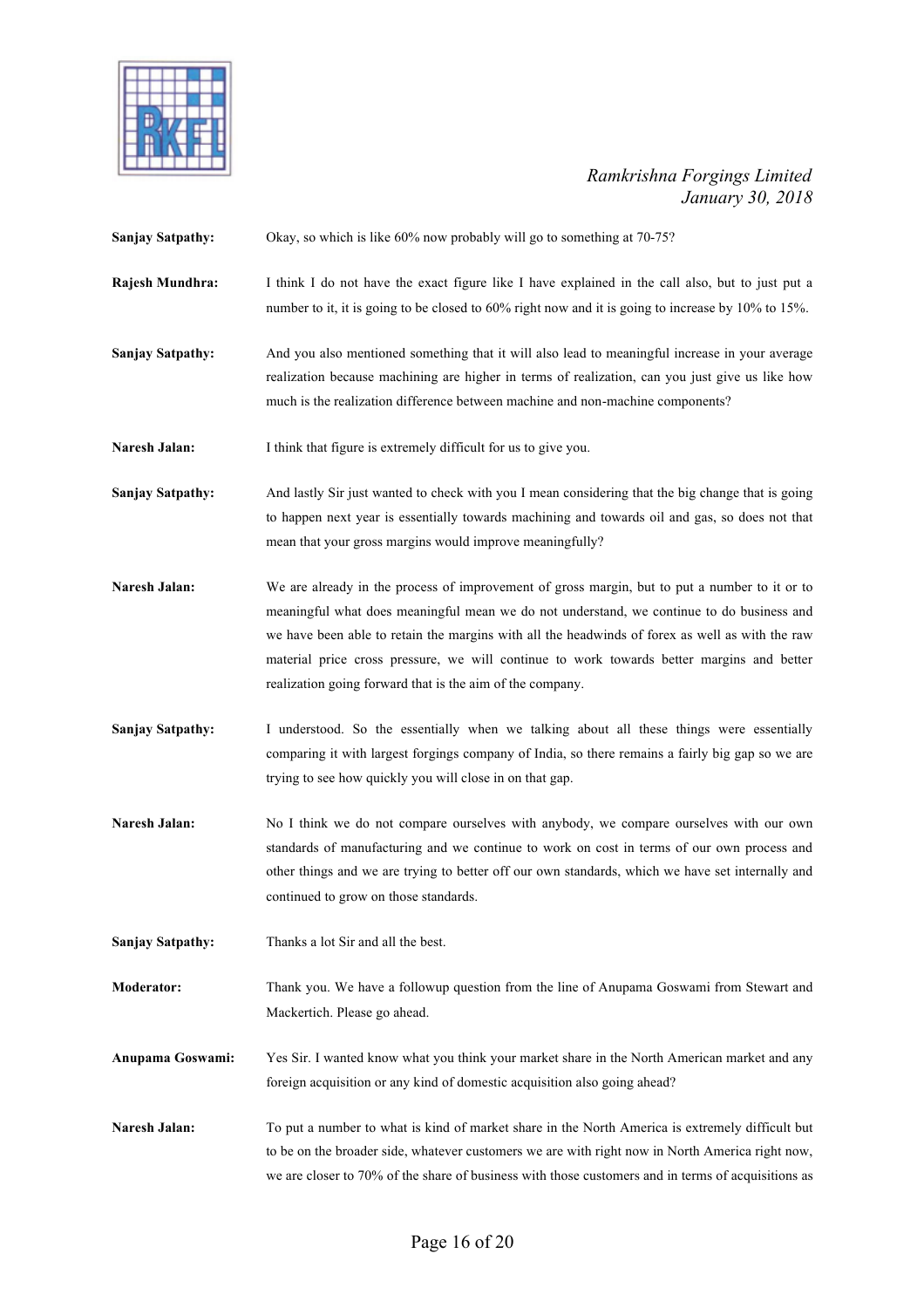

a company, we continue to look at opportunities for growth but as of now we have nothing to talk to the investors or nothing to inform the investors as such.

**Anupama Goswami:** Okay. Sir as this like last two quarters even last three quarters, has your customer portfolio has increased?

**Naresh Jalan:** Yes obviously we have forayed largely like we have already forayed into oil and gas. We have increased our stakes in Europe and we continue to work on increasing customer volumes vis-àvis per kg component in terms of vehicle content as well as we are trying to increase number of customers in Europe.

**Anupama Goswami:** Okay. So Europe you have increased your customers in the new segment?

Naresh Jalan: Not new segment. Our segment continues to be commercial vehicle but wherein large OEMs which were untapped which we have got through.

**Anupama Goswami:** Okay. Sir any plans coming into passenger vehicles?

Naresh Jalan: No, no plans yet.

**Anupama Goswami:** Okay. That is all. Thank you.

**Moderator:** Thank you. This is a followup question from the line of Amyn Pirani from Deutsche Bank. Please go ahead.

**Amyn Pirani:** Thanks for the opportunity again. Sir just some clarification you mentioned that in North America whichever customer you are present with you have a 70% share of business, so for example the components there that you would be supplying will be the rear axle and front axle, same components or something else as well?

**Naresh Jalan:** Same components.

**Amyn Pirani:** So say if you are stay with truck company A, 70% of the front axle would be through you only – okay, so the competition there is again with the other Indian companies or are there local company there or somewhere…?

**Naresh Jalan:** I cannot comment or I am not aware of it also.

**Amyn Pirani:** Okay. Thank you Sir.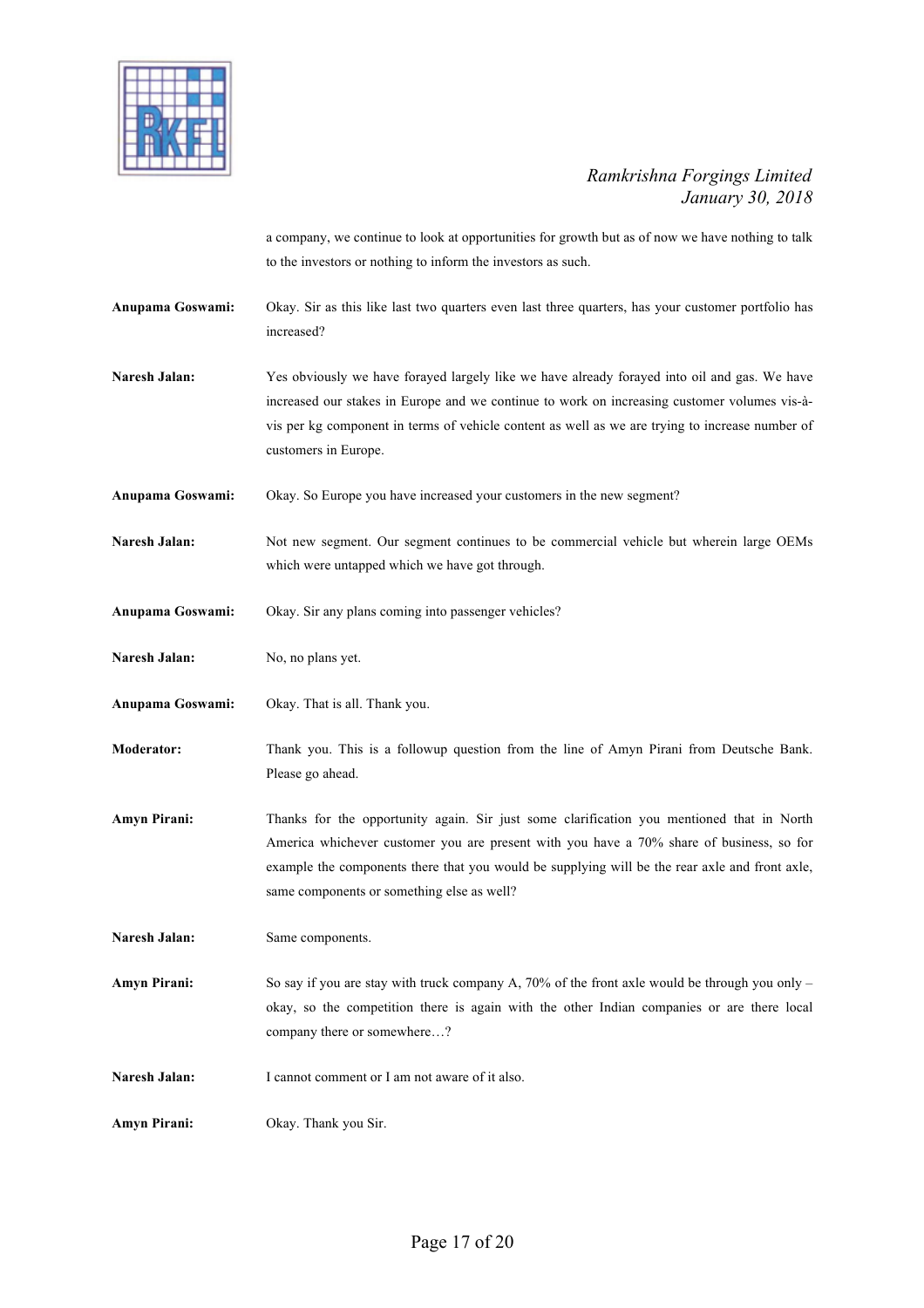

| Moderator:             | Thank you. The next question is from the line of Ujwal Shah from Quest Investment Advisors.<br>Please go ahead.                                                                                                                                                                                 |
|------------------------|-------------------------------------------------------------------------------------------------------------------------------------------------------------------------------------------------------------------------------------------------------------------------------------------------|
| <b>Ujwal Shah:</b>     | Thank you for the opportunity. Sir can you throw some light on the European market, what kind<br>of growth rate can we assume for the CV segment in Europe and which segments we cater in the<br>CV space, which are the product that we have catered to?                                       |
| Naresh Jalan:          | As of now in Europe we are not significantly big but FY2019 we tend to become one of<br>permanent suppliers in the European market and our main focus on the front axle and rear axle<br>business over there.                                                                                   |
| <b>Ujwal Shah:</b>     | Okay Sir and Sir any guidance in terms of growth because that is quite a mature the market<br>and?                                                                                                                                                                                              |
| Naresh Jalan:          | As of now it is too early for us to give any number to the growth but I think by the year end when<br>we are there with the full year results we will be able to have more clarity in the numbers in<br>terms of our Europe growth.                                                             |
| <b>Ujwal Shah:</b>     | Okay Sir and Sir how many OEs have we got or forayed into in Europe?                                                                                                                                                                                                                            |
| Naresh Jalan:          | In four OEs.                                                                                                                                                                                                                                                                                    |
| <b>Ujwal Shah:</b>     | Four OEs. Okay Sir. Thank you.                                                                                                                                                                                                                                                                  |
| <b>Moderator:</b>      | Thank you. The next question is from the line of Avinash Nahata from Aditya Birla Money.<br>Please go ahead.                                                                                                                                                                                    |
| <b>Avinash Nahata:</b> | Thank you for the opportunity. My question is regards to capacity utilization. What is the<br>practical production possible in terms of overall, you said that the current capacity is 68% on an<br>overall basis and 54% for the new equipment, so what is the practical production we can do? |
| Naresh Jalan:          | We can go up to 90% and anything between 85% and 90% is the practical achievable production.                                                                                                                                                                                                    |
| <b>Avinash Nahata:</b> | So which means 1,35,000 kind of?                                                                                                                                                                                                                                                                |
| Naresh Jalan:          | 1,35,000 to 1,40,000.                                                                                                                                                                                                                                                                           |
| <b>Avinash Nahata:</b> | Okay. Thank you.                                                                                                                                                                                                                                                                                |
| Moderator:             | Thank you. The next question is from the line of Ajit Motwani from Bharti AXA Life Insurance.<br>Please go ahead.                                                                                                                                                                               |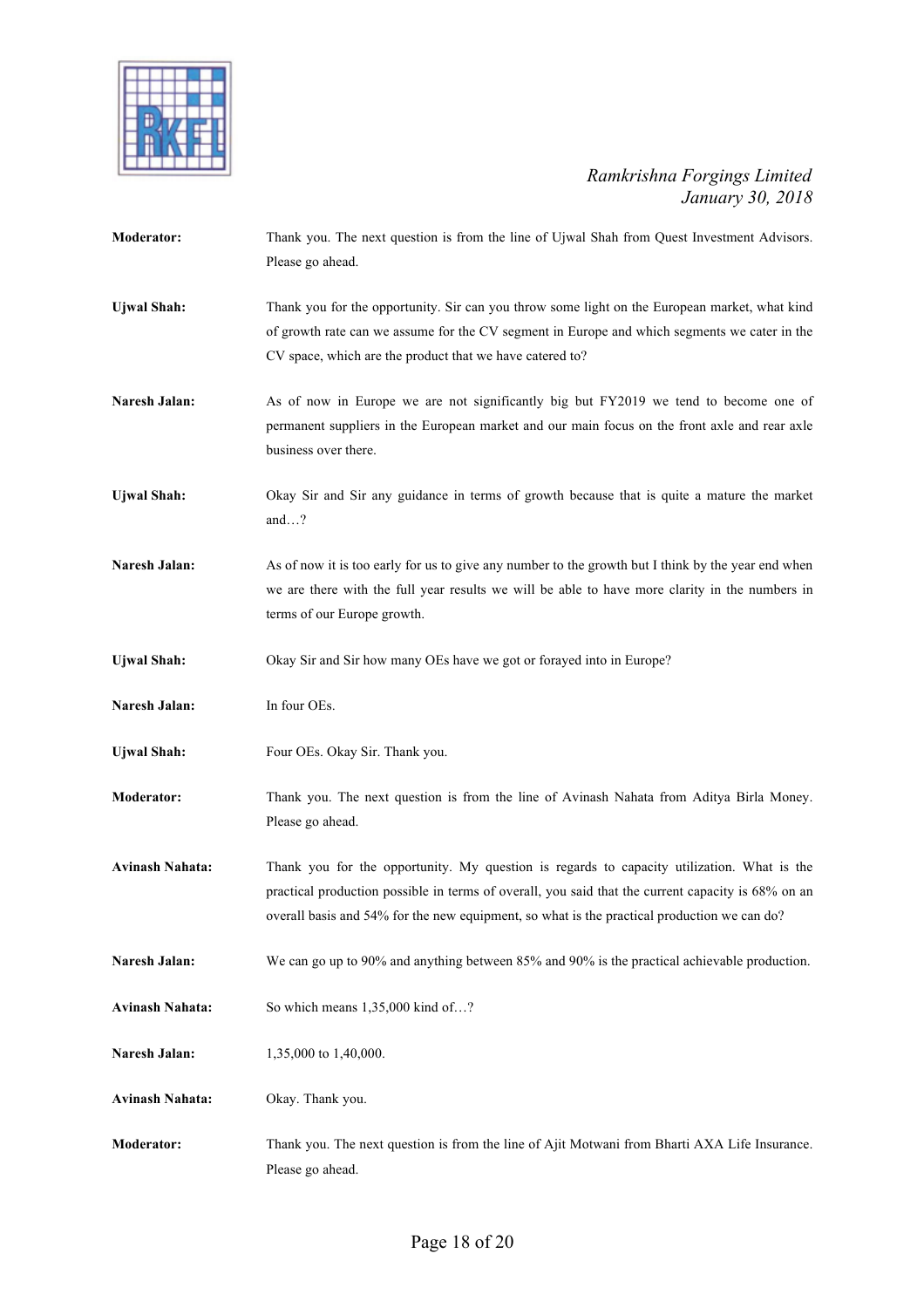

- **Ajit Motwani:** Sir for the nine months, the press plant is about 33000 tonnages, how much of this would be export?
- **Rajesh Mundra:** Very difficult to give the export figure plant wise. We can give you as a holistic figure, very difficult to give the plant wise.
- **Ajit Motwani:** Okay. So from here on from the export tonnage of about 75% if I look at your peak used to be about 9000 a quarter about couple of years back?
- **Rajesh Mundra:** Like what figure that you have done for this quarter is 735 tons.
- **Ajit Motwani:** Yes. So I am saying if I look at the numbers historically when the cycle had turned good last time around, we have done about 9000 and that too when the press plant was not there, so is that a ring rolling in other forgings business with other clients are not really?
- **Naresh Jalan:** 9000 that we have in...?
- **Ajit Motwani:** This is Q4 2015 and Q1 2016 the export tonnage average was about 8800 and I am saying we are currently at 73 despite the fact that we have volumes from the press plant, which would have contributed to exports now which were not there in 2015. So is the ring rolling business earlier which was there and not yet the peak volumes yet or ...?
- **Naresh Jalan:** No I think we are running peak volume, it is only customer distribution which right now as per management policy we distribute our products vis-à-vis the customers and the realization which we have from individual customers, so as of now we cannot comment on this 9000 figure, but it depends on time and quarter when we freeze the business plan, what is the contribution level which we look at in terms of customer wise, if freezing the business plan.
- **Ajit Motwani:** Okay. So let me put in the way around from 7500 apart from the normal business pickup for trucks and oil and gas, which we have alluded to, what will act as a new business to the volumes on the export side?
- **Naresh Jalan:** No I think like I said earlier in the call that we have got some customer approvals, I think in the last quarter for that, this quarter we will have the sales for those items in terms of exports in front axle business in North America, this will add to this volumes as well as the new volumes which we are getting from the European market which will add into the next year volumes.
- Ajit Motwani: And how material are they in terms of size of...?
- Naresh Jalan: As of now for Europe, I will not able to give any numbers, we will wait for the full year results and finalization of the business plan before we come out with any numbers.